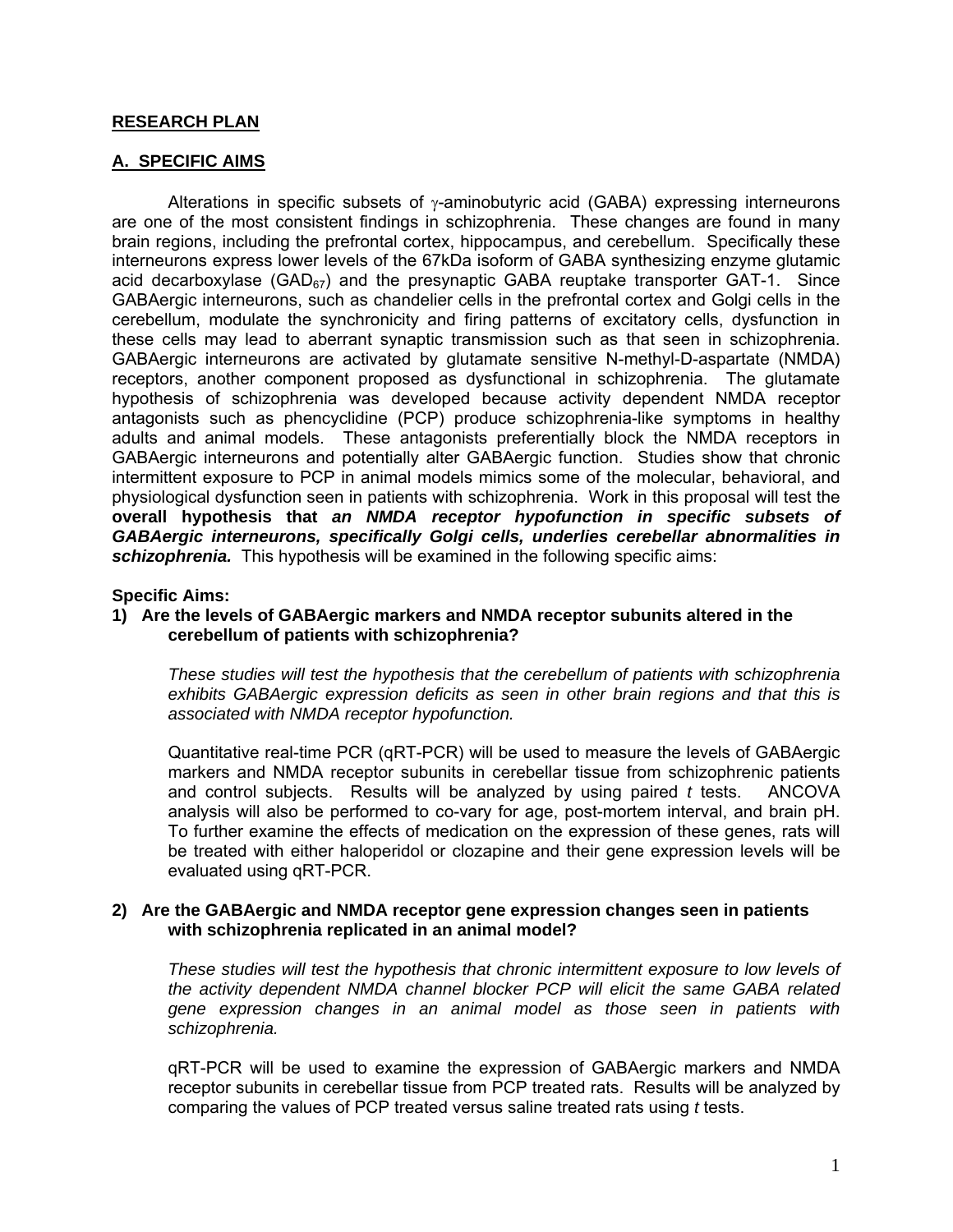# 3) Do the changes in mRNA levels of GAD<sub>65</sub> and GAD<sub>67</sub> localize to a particular cell type  **in both schizophrenic patients and in the animal model?**

*These studies will test the hypothesis that Golgi cells, the major granule layer interneurons, are accountable for the decreases in mRNA levels of GABA markers seen in both schizophrenia and PCP treated rats.* 

Radio isotopic quantitative in situ hybridization will be used to measure  $GAD_{65}$  and GAD67 mRNA levels in Golgi cells and other cerebellar GABAergic neurons. The number of cells and the number of grains within each cell type will be quantified and compared between experimental and control conditions.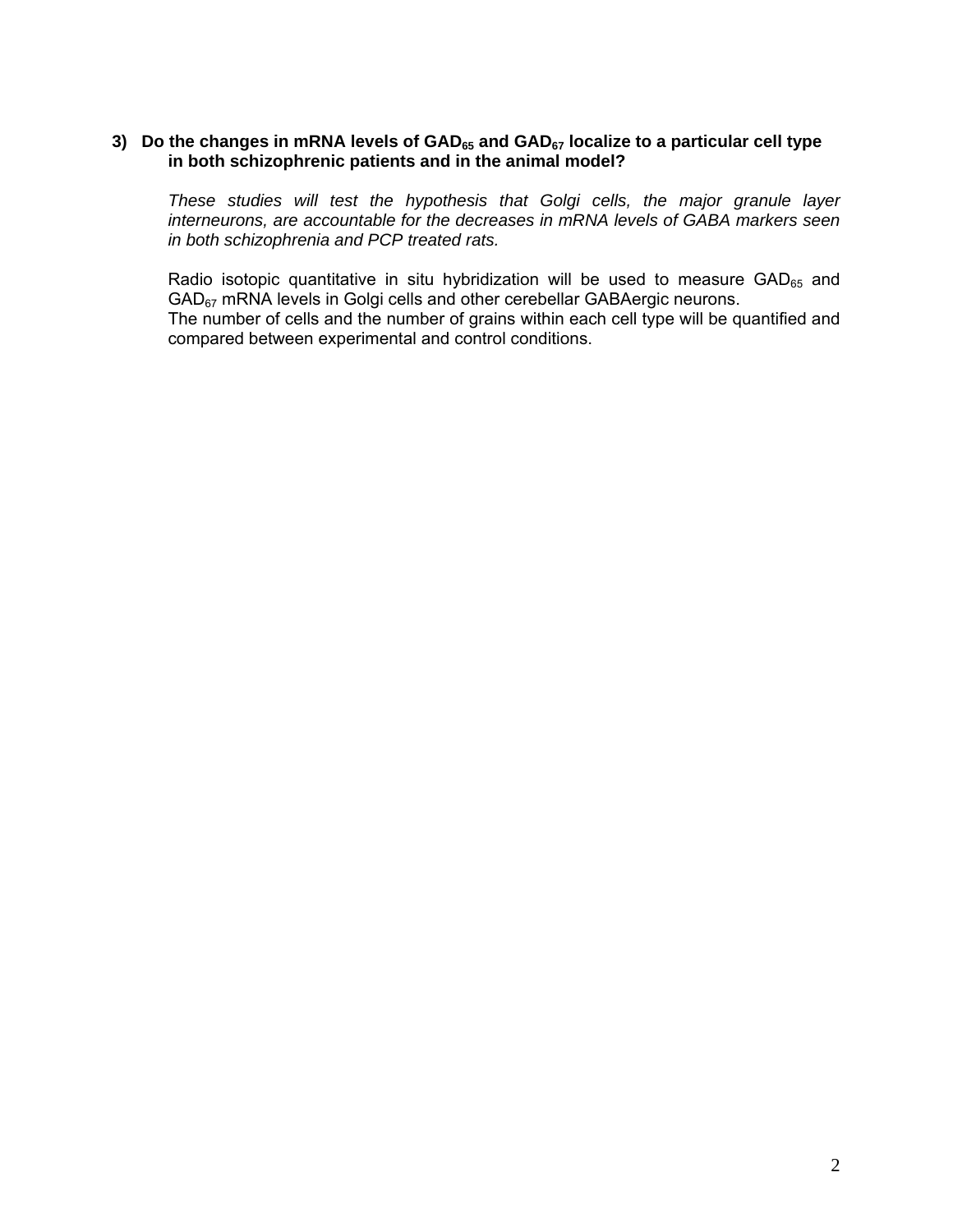# **B. BACKGROUND AND SIGNIFICANCE**

## **Schizophrenia**

Schizophrenia is a complex and devastating neuropsychiatric disorder affecting approximately 1% of the world's population. An estimated \$58 million is spent annually dealing with the direct and indirect consequences of schizophrenia in the United States (Uhl and Grow, 2004). Both patients and their families are affected by the damaging constellation of symptoms caused by the disease. Schizophrenia has both genetic and environmental components and is characterized by positive (hallucinations, delusions, thought disorders), negative (flat affect, alogia, avolition) and cognitive (impairments in learning and specific areas of memory, i.e. working memory) symptoms (American Psychiatric Association, 2000; Lewis and Lieberman, 2000). These symptoms tend to manifest during late adolescence to the mid-twenties. They may be overwhelming and may contribute to suicide committed by 10% of schizophrenic patients. Classical treatments for schizophrenia involve the administration of typical (haloperidol or chlorpromazine) or atypical (clozapine, olanzapine, or risperidone) antipsychotics. While these medications manage positive symptomology effectively, further research needs to be performed in an effort to effectively treat the negative and cognitive symptoms.

# *Role of Glutamate and GABA in schizophrenia*

While dopamine dysfunction in schizophrenia is widely accepted, a growing body of evidence suggests the involvement of glutamate and GABA alterations in this illness. The glutamate hypothesis of schizophrenia states that symptoms are related to hypofunction of NMDA receptor ion channels. Each channel consists of an obligatory NR1 subunit and coassembles with any of the NR2A-D subunits, each conferring upon the channel distinct electrophysiological and biochemical properties. Channels containing NR2A and NR2B are thought to be high conductance channels while NR2C and NR2D containing channels are low conductance channels (Misra et al., 2000). NR2C and NR2D are more prone to NMDA receptor antagonism due to less  $Mg^{2+}$  block and longer open channel time than either NR2A or NR2B (Monyer et al., 1994). These subunits localize more to interneurons that express GABA in the hippocampus (Grunze et al., 1996). Other GABAergic interneurons express different combinations of NR2 subunits, such as seen in Golgi cells in the cerebellum, which express the NR2B and NR2D subunits (Misra et al., 2000; Brickley et al., 2003). Furthermore the NR2B subunit is more prone to antagonism than is the NR2A subunit (Chaperon et al., 2003). Decreased expression or selective block by NMDA receptor antagonists will alter the functional properties of channels containing specific subunits. These alterations may lead to downregulation of gene expression, diminished LTP, or aberrant development, all important in the dysfunction seen in schizophrenia.

 NMDA receptor hypofunction has been characterized in different brain regions in schizophrenic patients. Receptor subunits have been shown to be altered in the prefrontal cortex (Akbarian et al., 1996) and single positron emission tomography (SPET) studies have shown decreased NMDA receptor binding in the hippocampus in schizophrenics (Pilowsky et al., 2006). Studies of NMDA receptor antagonists such as phencyclidine (PCP), ketamine, and MK-801 further implicate hypofunction of these channels in schizophrenia (Coyle, 2006). Administration of these agents elicits symptoms similar to that of schizophrenia in healthy adults, with negative and cognitive symptoms as well as overt psychosis (Adler et al., 1999), and exacerbation of symptoms in schizophrenic patients. NMDA receptor hypofunction, particularly on specific subsets of GABAergic interneurons, may be central to schizophrenia (Lewis and Gonzalez-Burgos, 2000; Coyle, 2006). These findings may be of great importance since GABAergic interneurons have been shown to be an essential component in modulating the synchronization of neuronal activity necessary for highly demanding cognitive tasks (Traub et al., 1996).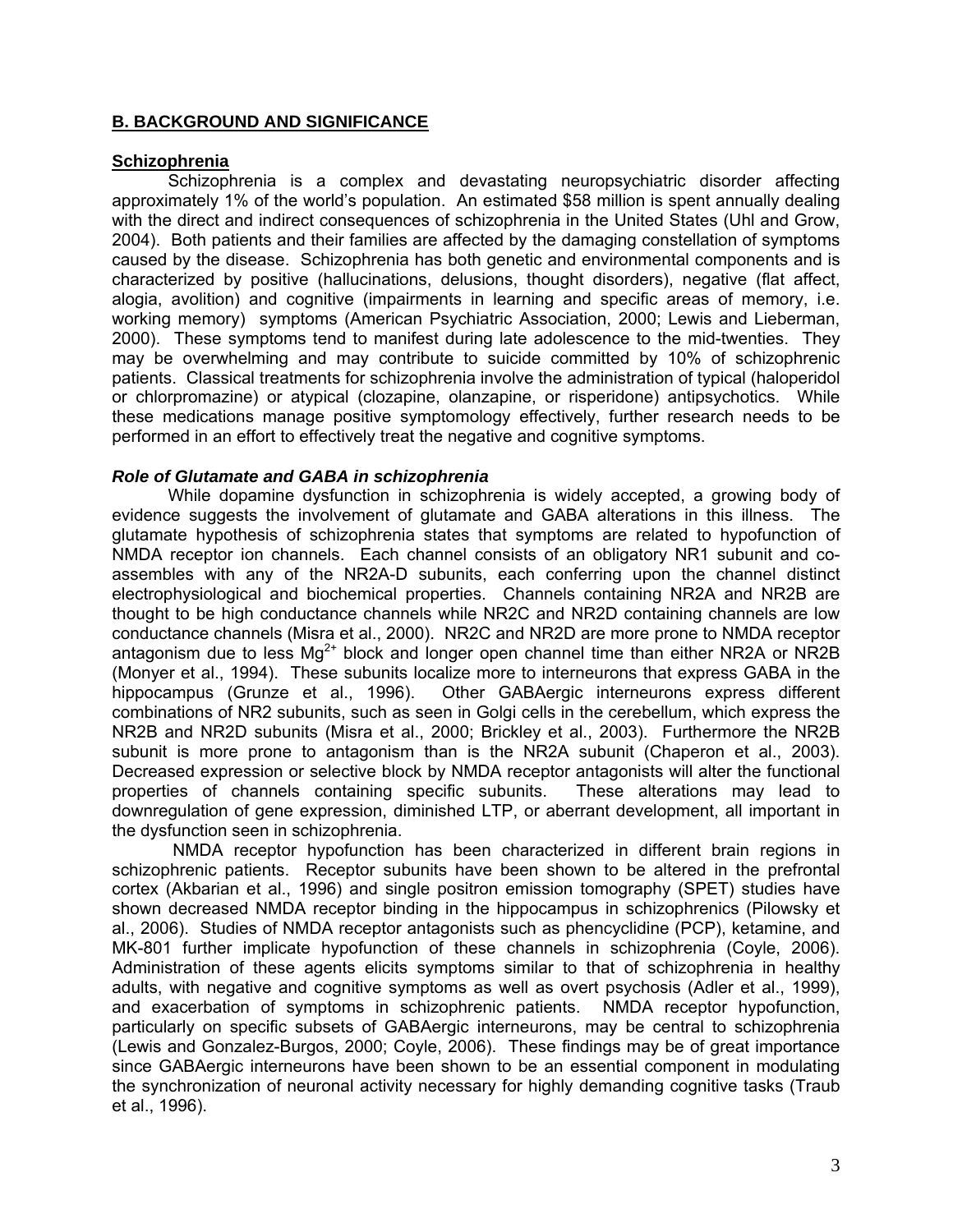GABA is synthesized by the 65kDa and 67kDa forms of glutamic acid decarboxylase  $(GAD_{65}$  and  $GAD_{67}$ ). Different genes code for each enzyme (Erlander et al., 1991).  $GAD_{65}$ protein is present in greater abundance in axon terminals while  $GAD_{67}$  localizes preferentially to the soma. However, mRNA for both is shown in the cell bodies of GABA positive cells (Esclapez et al., 1994). Additionally,  $GAD_{67}$  expression is more activity dependent than  $GAD_{65}$ as seen by increased levels in models of epilepsy (Sloviter et al., 1996; Freichel et al., 2006). Once synthesized, GABA is then released mainly by interneurons throughout the brain. These interneurons modulate activity by either synchronizing and/or inhibiting excitatory cells. The presynaptic GABA reuptake transporter (GAT-1) removes any remaining GABA from the synaptic cleft. Therefore,  $GAD_{65}$ ,  $GAD_{67}$ , and  $GAT-1$  are crucial to control GABA mediated transmission and overall brain function.

GABA dysfunction in certain subsets of GABAergic interneurons is one of the most consistent findings in the study of schizophrenia (Woo et al., 2004; Lewis et al., 2005; Torrey et al., 2005; Akbarian and Huang, 2006). Reductions in mRNA and protein levels of  $GAD_{67}$  were reported in the prefrontal cortex (PFC) (Volk et al., 2000; Hashimoto et al., 2003; Lewis et al., 2004), the hippocampus (Benes and Berretta, 2001; Heckers et al., 2002), and the cerebellum (Guidotti et al., 2000; Fatemi et al., 2005). Chandelier and basket interneurons in the PFC show decreases in the mRNA levels for GAT-1 as well (Volk et al., 2001). Postsynaptic changes such as increases in GABA<sub>A</sub>  $\alpha$ 2 receptor density and GABA<sub>A</sub> receptor radioligand binding in the PFC and anterior cingulate cortex were also observed (Benes et al., 1992; Benes et al., 1996; Volk et al., 2002). In addition to these findings, single nucleotide polymorphisms in the promoter region of the GAD $_{67}$  gene have been found and were shown to be associated with reductions in grey matter in patients with childhood-onset schizophrenia (Addington et al., 2005). Considering the role of GABAergic interneurons in the modulation of excitatory output, it can be hypothesized that dysfunction in these cells may mediate some of the positive, negative, and cognitive symptoms seen in schizophrenia (Spencer et al., 2004).

## *Cerebellar contributions to schizophrenia*

Traditionally most of the research performed in the field of schizophrenia has focused on brain regions directly implicated in the symptomology of the disease, mainly the prefrontal cortex and limbic areas. However Andreasen *et al* (1997) have implicated the cerebellum as an affected structure in schizophrenia through the cortico-cerebellar-thalamic-cortical circuit (CCTCC). Dysfunction in one area of this circuit will affect all other areas of the circuit. As a component of the CCTCC, the lateral hemispheres of the cerebellum have been implicated in cognitive and emotional functioning (Schmahmann and Sherman, 1998). Retroviral tracing and neuroimaging studies have shown cerebellum-prefrontal connections (Middleton and Strick, 2001) which may have a role in cognitive dysfunction in schizophrenia. These cognitive aspects were shown to localize to the lateral hemispheres of the cerebellum, particularly in crus I and crus II of lobule VII (Kelly and Strick, 2003; Ramnani, 2006). Therefore lateral cerebellar hemisphere connections link the cerebellum to cognitive functioning and subsequently in schizophrenia.

Clinically patients exhibit cerebellar neurological signs (Ho et al., 2004), deficits in eyeblink conditioning (Sears et al., 2000), and shortfalls in timing responses (Brown et al., 2005). Neuroimaging studies have shown increases in blood flow and in glucose consumption in the cerebellum of schizophrenic patients relative to that of other brain regions (Andreasen et al., 1997; Kim et al., 2000; Potkin et al., 2002; Malaspina et al., 2004). In accordance with increased cerebellar activity, our laboratory found that activity dependent genes expressed by granule cells, GAP-43 and BDNF, are upregulated in the cerebellum (Paz et al., 2006). Additional molecular studies have shown decreased expression of the development markers reelin and semaphorin 3A as well as protein for the GABA synthesizing enzymes  $GAD_{65}$  and GAD67 (Guidotti et al., 2000; Eastwood et al., 2003; Fatemi et al., 2005). This is interesting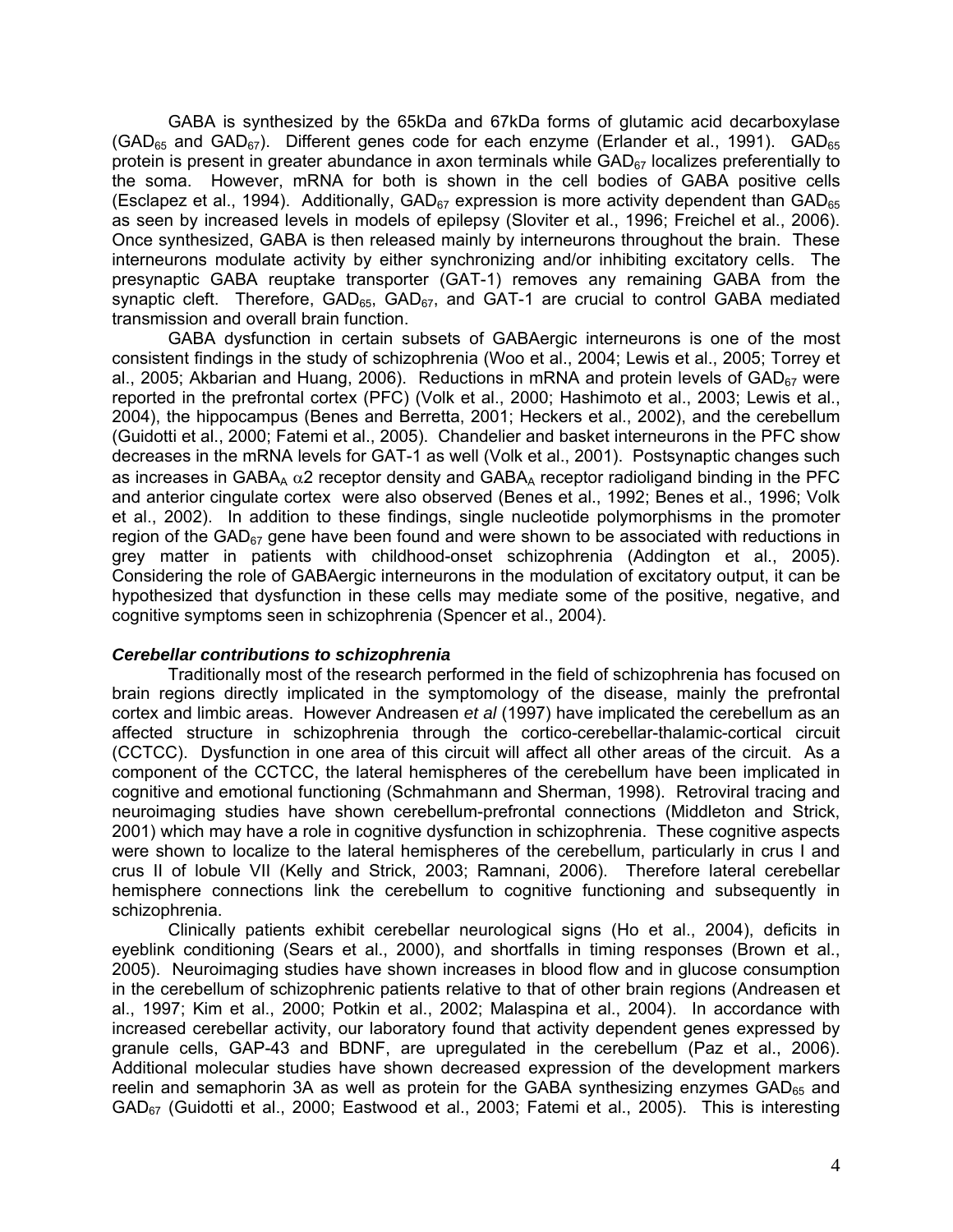considering the fact that GABA dysfunction in the cerebellum may lead to increases in granule cell firing. This, in turn, could account for the increases seen in blood flow, glucose utilization, and the expression of activity dependent genes. These changes ultimately impact cerebellar contributions to cognitive (and motor) functioning.

Apart from the cognitive aspects of the cerebellum, other factors make this region particularly interesting for the study of schizophrenia. The local circuitry of the cerebellum with the granule cell-Golgi cell interaction can be compared morphologically and physiologically with the pyramidal cell-chandelier cell interaction in the PFC implicated in schizophrenia (Lewis et al., 2005). The excitatory granule cell of the cerebellum receives input from pontine mossy fibers. Activation by mossy fibers excites granule cells and causes them to activate Purkinje cells, which are the sole output of the cerebellum, via parallel fibers. This interaction is modulated by the tonic inhibitory feedback mechanism inherent to the Golgi cell (Watanabe et al., 1998; Hirano et al., 2002) (**Figure 1**). Dysfunction of the GABAergic cell in this circuit leads to a dysregulation of firing by the glutamatergic cell and potentially to the increases in activity and the subsequent changes seen by neuroimaging and molecular studies. Golgi cells express GABA synthesizing enzymes



**Figure 1**: Golgi cell circuit. Granule cells are excited by pontine mossy fibers. Granule cells synapse on Purkinje, basket, stellate, and Golgi cells. The Golgi cells provide inhibitory feedback to the granule cell for synchronized activity (Vos et al., 1999).

 $GAD_{65}$  and  $GAD_{67}$  as well as GAT-1 (Takayama and Inoue, 2005) and the NMDA receptor subunits NR2B and NR2D (Misra et al., 2000; Brickley et al., 2003). These subunits are preferentially targeted by NMDA receptor antagonists such as PCP (Grunze et al., 1996; Rujescu et al., 2006). Altogether these data point to Golgi cells as being players in the proposed NMDA receptor-mediated GABAergic dysfunction in schizophrenia.

In addition to Golgi and Purkinje cells, basket and stellate cells are the other major GABAergic interneurons in the cerebellum. Basket cells and stellate cells both provide inhibitory modulation to Purkinje cells. Basket cells synapse on the proximal dendrite, soma, and axon of the Purkinje cell while stellate cells synapse on the distal dendritic tree (Takayama and Inoue, 2005). Both cell types modulate Purkinje cell output (Midtgaard et al., 1993). Basket and stellate cells both express GAT-1 (Takayama and Inoue, 2005) while Purkinje cells only express GAT-1 transiently during development (Yan and Ribak, 1998). While Golgi cells influence Purkinje cell function through granule cell modulation, a decrease in basket and/or stellate cells activity directly contributes to unregulated Purkinje cell firing. This unregulated activity of Purkinje cells mediated by GABAergic interneuron dysfunction may contribute to cerebellar pathology in schizophrenia.

Of further interest, the lateral hemispheres of the cerebellum do not contain any direct dopaminergic input (Schweighofer and Doya, 2003), making it a more purely glutamate/GABA system than is seen in other brain regions with dopaminergic input such as the PFC. This is useful in determining the direct effects of schizophrenia with minimal effects from the medication. In addition, the cerebellum has intrinsic neuroprotective pathways whereby low level basal NMDA receptor activation and subsequent TrkB activation by BDNF dampen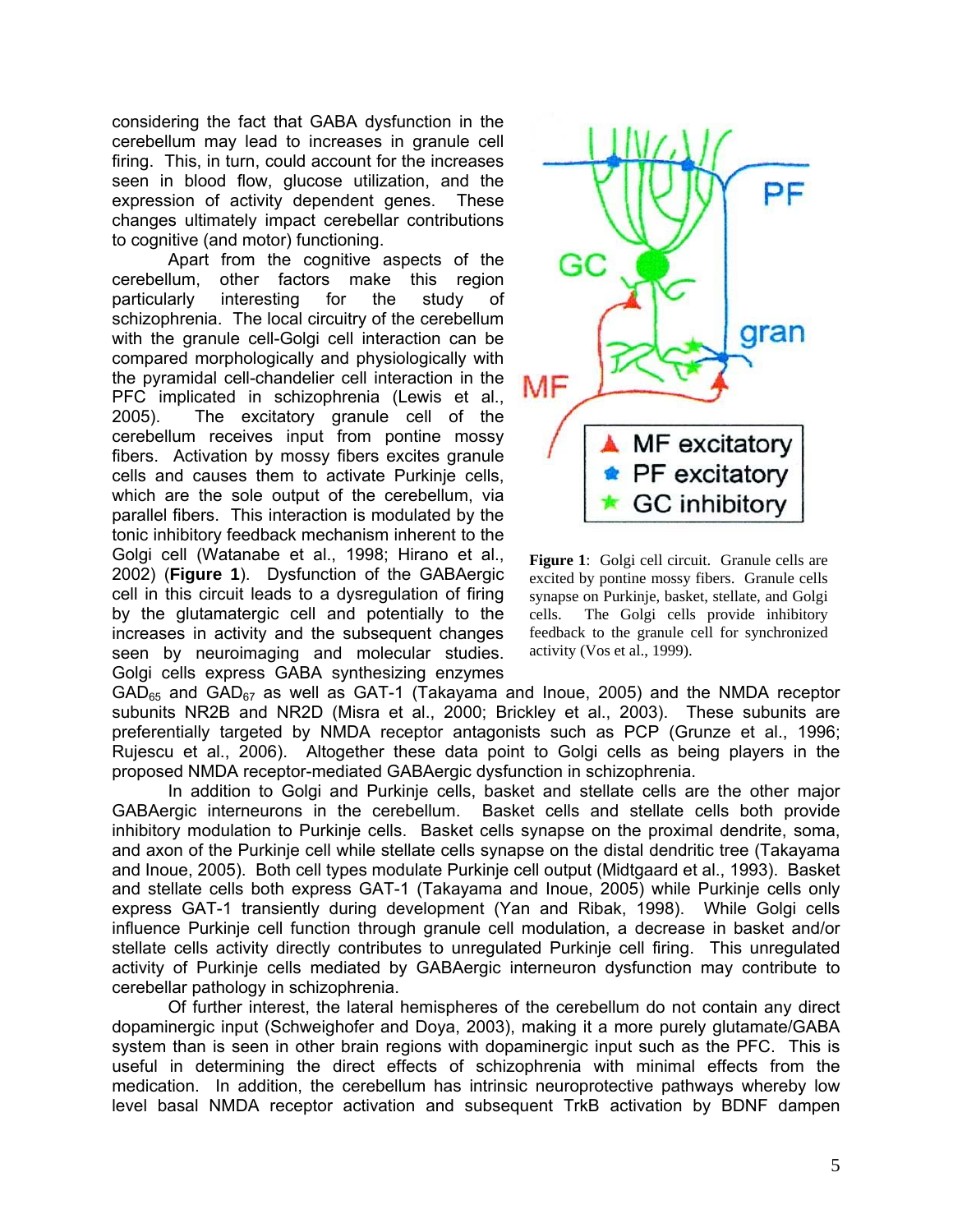excitotoxicity (Jiang et al., 2003; Wu et al., 2005; Xifro et al., 2005). This may be related to the increase in blood flow and glucose consumption seen in neuroimaging studies and in increased expression of activity dependent genes. Taken as a whole these findings indicate the cerebellum participates in the pathophysiology of schizophrenia.

# *Medication effects on gene expression*

Antipsychotic medication by itself can differentially affect gene expression in distributed brain regions. Typical antipsychotics, such as haloperidol, were found to exhibit conflicting effects on the mRNA levels of GAD<sub>67</sub> or GAT-1. Using *in situ* hybridization, Zink *et al* (2004) showed that haloperidol increased mRNA levels of GAD<sub>67</sub> or GAT-1 in rats. Lipska *et al* (2003) and Laprade and Soghomonian (1995) also reported increased levels in the striatum, nucleus accumbens, and PFC in rats. Conversely Volk *et al* (2000, 2001) report no change in expression of these levels in non-human primates in the PFC. Furthermore, using magnetic resonance spectroscopy (MRS), Bustillo *et al* (2006) found that typical antipsychotics do not alter the levels of glutamate, glutamine, or N-acetylaspartate (NAA), a putative marker of cellular integrity. These findings are thought to be mediated through the proposed mechanism of D2 receptors blockade (Lipska et al., 2003). Interestingly these receptors are not present in the lateral hemispheres of the cerebellum. On the other hand, atypical antipsychotics have been shown to upregulate the GABAergic markers  $GAD_{67}$  and  $GAT-1$  in prefrontal and limbic areas through unknown mechanisms (Zink et al., 2004a; Zink et al., 2004b). Also anti-apoptotic genes such as Bcl-2 were found to be upregulated by atypical antipsychotics, seemingly imparting neuroprotection (Bai et al., 2004). These same drugs also show alterations in NMDA receptor subunit expression (Hanaoka et al., 2003) and reversed the functional hyperactivity produced by NMDA receptor antagonists such as PCP (Ninan et al., 2003). In light of these data, medication effects seem to be significant contributors to the overall cellular and molecular changes observed. These neuroleptics need to be researched further in order to understand their effects in schizophrenia.

## **Phencyclidine**

Phencyclidine (PCP) is a non-competitive NMDA receptor antagonist. Initially used as a surgical anesthetic, its use was discontinued because it caused symptoms very similar to schizophrenia (Jentsch and Roth, 1999; Morris et al., 2005; Hajszan et al., 2006). Like MK-801, PCP binds in the pore of open NMDA channels near the ion selectivity filter (Ferrer-Montiel et al., 1998), blocking cation flow though the channel. It selectively blocks NMDA channels located on GABAergic interneurons (Grunze et al., 1996). Thus PCP disrupts GABAergic interneurons from modulating the glutamatergic cells with which they synapse leading to increased glutamate release (Jackson et al., 2004). This potentially allows for downstream excitotoxic effects, such as dendritic damage and/or cell death. Because of this, areas more susceptible to excitotoxic damage, such as the PFC, are more vulnerable to the effects of PCP administration whereas areas such as the cerebellum, with its neuroprotective mechanisms, are not (Jiang et al., 2003; Wu et al., 2005; Xifro et al., 2005). NMDA receptor hypofunction may then be accountable for the neuroimaging findings of hypofrontality (Andreasen et al., 1992; Wolkin et al., 1992). Thus animal models utilizing NMDA receptor blockade through PCP may be an effective tool in studying the pathophysiological processes cardinal to schizophrenia.

## *Animal model*

 Animal models exploiting the GABA/glutamate system have proven useful in studying the underlying pathophysiology of schizophrenia. Models include picrotoxin induced antagonism of GABA<sub>A</sub> receptors in rats (Berretta et al., 2001), genetic knockdown of NMDA NR1 subunit in mice (Mohn et al., 1999), and NMDA receptor blockade by NMDA receptor antagonists in both rodents and non-human primates (Jentsch et al., 1997b; Jentsch et al.,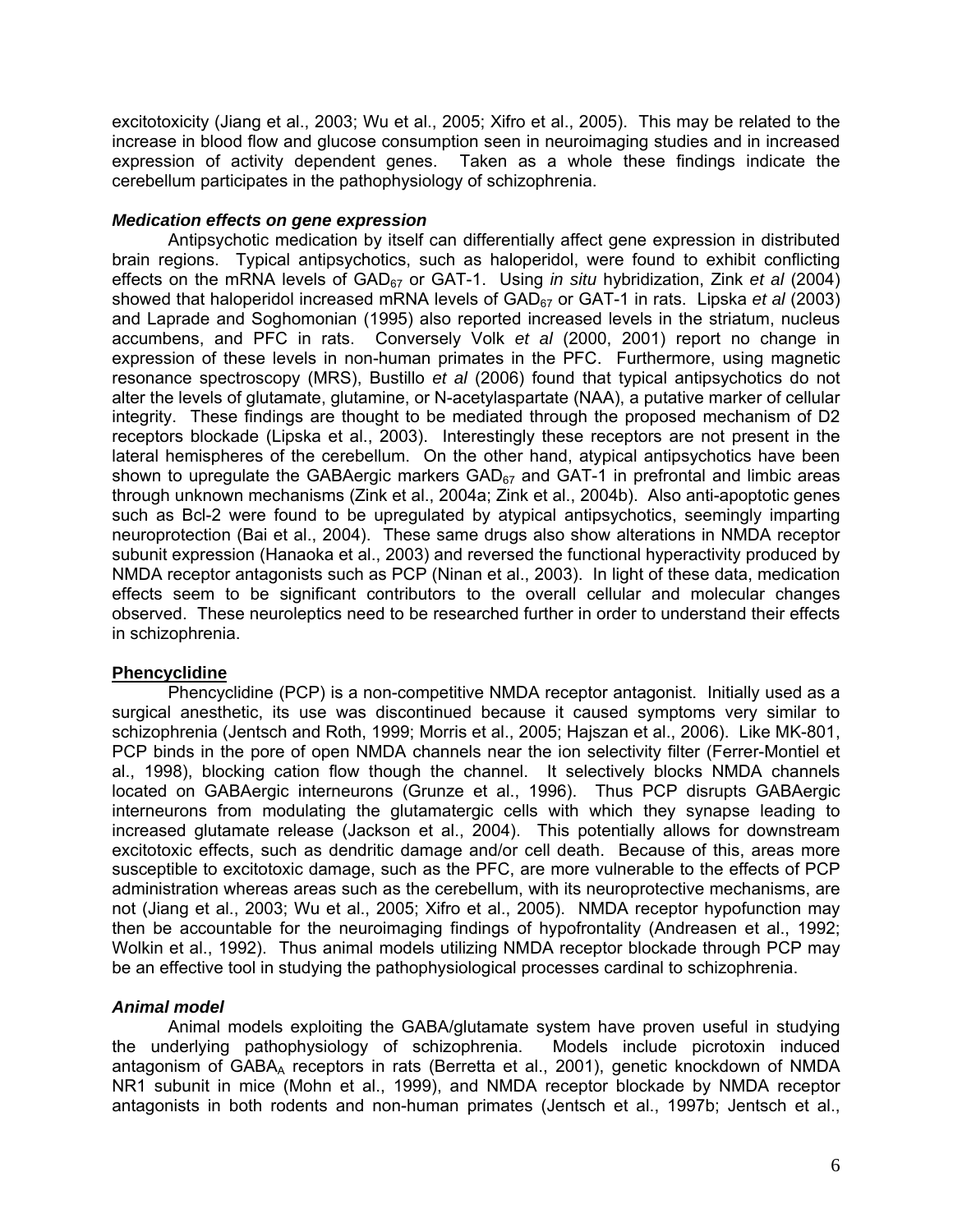1997a; Jentsch and Roth, 1999; Cochran et al., 2003; Morris et al., 2005). All these models affect the GABA/glutamate balance in different manners, but only the PCP model has shown the GABAergic and NMDA receptor changes seen in schizophrenic patients (Lindahl and Keifer, 2004; Rujescu et al., 2006).

PCP causes many of the symptoms inherent to schizophrenia in humans. Studies are now being conducted focusing on administering the compound to rodents and primates to induce a schizophrenia-like phenotype in the animals. Acute and chronic dosing regimens show differential and often opposing effects in rodents (Jentsch and Roth, 1999). Immediately after administration of PCP neurons of the PFC show an initial excitation as seen by activation of early immediate genes (Gao et al., 1998). This is followed by a period of cortical depression as described in glucose utilization studies (Gao et al., 1993), presumably as a compensatory mechanism. Acute PCP also produces schizophrenia-like symptoms including social withdrawal (Sams-Dodd, 1997), impaired sensory motor gating (Mansbach and Geyer, 1989) and cognitive dysfunction (Jentsch et al., 1997b; Jentsch et al., 1997a). Chronic low dose administration of PCP in rodents showed decreases in metabolic activity in the prefrontal cortex, auditory cortex, hippocampus, and reticular nucleus of the thalamus (Cochran et al., 2003), all regions affected in schizophrenia. Along with this decrease in metabolic function, decreases in parvalbumin expression were also seen (Cochran et al., 2003). This mirrors the chandelier and basket cell dysfunction seen in the prefrontal cortex of schizophrenic patients (Hashimoto et al., 2003). Additionally levels of NAA and its metabolite NAAG are also altered with chronic PCP similar to that seen in schizophrenic patients (Reynolds et al., 2005; Bustillo et al., 2006). Taken together, the data suggest that the model Cochran *et al* (2003) proposed of chronic intermittent exposure to moderate levels of PCP is the most functionally and neurochemically relevant animal model based on NMDA receptor hypofunction.

# **Goals of the proposed study**

GABAergic dysfunction and NMDA receptor hypofunction have been characterized in schizophrenia in multiple brain regions but have not been as extensively studied in the cerebellum. From alterations seen in specific subsets of GABAergic interneurons in the prefrontal cortex and limbic areas, I propose to test a hypothesis that an NMDA receptor hypofunction in GABAergic interneurons, specifically Golgi cells, underlies the pathophysiology of schizophrenia in the cerebellum. Specific Aim 1 involves characterizing both the levels of GABAergic marker and NMDA receptor subunits in the cerebellum of post-mortem schizophrenic patients versus pair matched controls. Any significant changes will be evaluated for typical and atypical medication effects. Experiments in Specific Aim 2 intend to compare the efficacy of chronic low dose PCP administration as an animal model of GABAergic dysfunction mediated by NMDA receptor hypofunction. Finally, Specific Aim 3 will attempt to localize changes in the GABAergic markers GAD $_{65}$  and GAD $_{67}$  to specific interneurons in the cerebellum of both post-mortem schizophrenic patients and PCP treated rats. Overall, the study will test the hypothesis that NMDA receptor dependent alterations in specific subsets of GABAergic interneurons underlie the abnormalities in cerebellar function in patients with schizophrenia.

# **Specific Aim 1: Are the levels of GABAergic markers and NMDA receptor subunits altered in the cerebellum of patients with schizophrenia?**

# SA1 Rationale

 There is evidence that GABAergic interneurons in distributed brain regions are dysfunctional in schizophrenia. While many studies show altered levels of GABAergic markers and NMDA receptor subunits in post-mortem brain tissue, there has not been much evidence of these changes in the cerebellum. The few studies focusing on the cerebellum examined the vermis, not the lateral hemispheres where cognition is implicated. Additionally, the effects of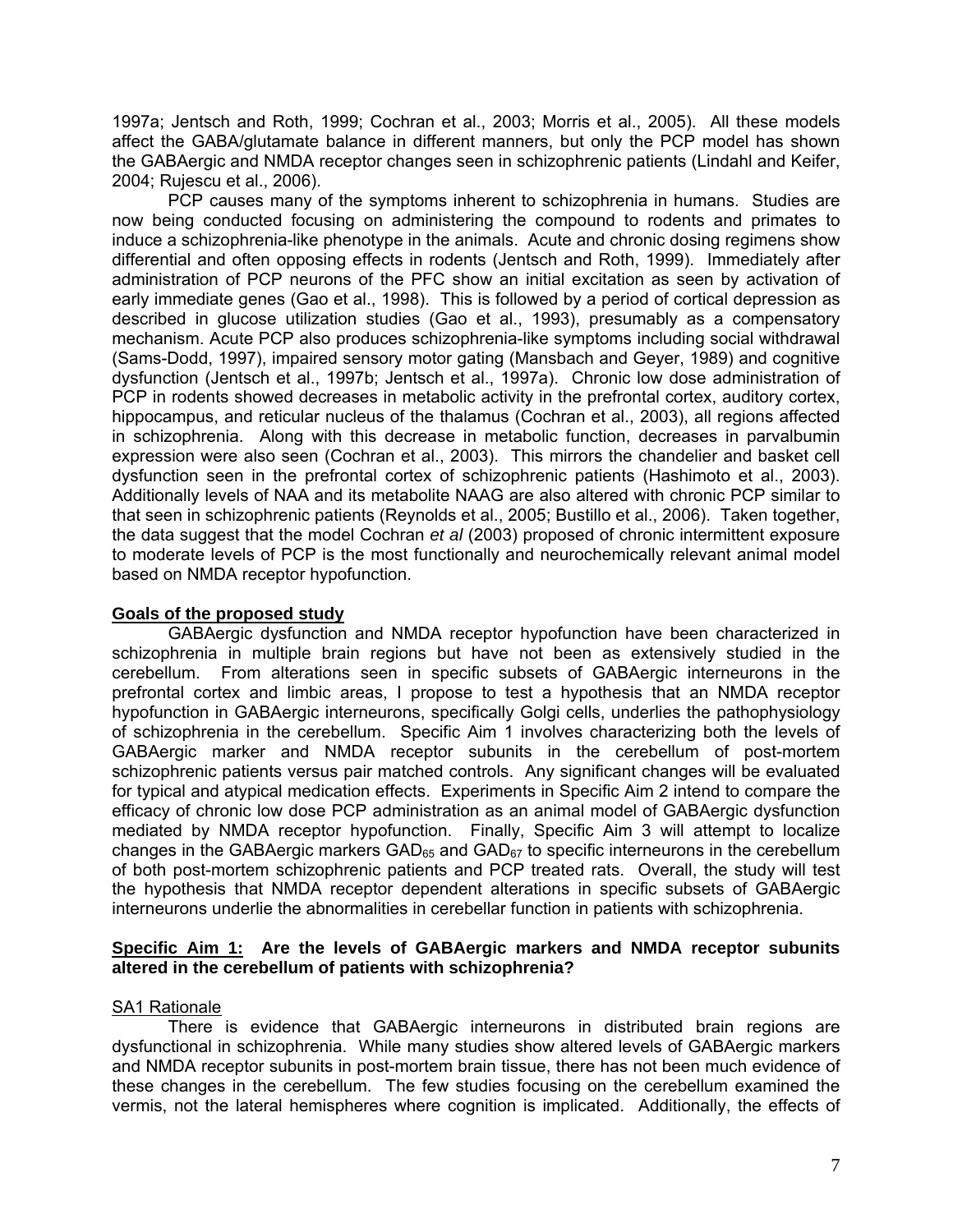both typical and atypical neuroleptics on these markers have not been addressed. *Experiments in this aim will test the hypothesis that the expression levels of both GABAergic markers and NMDA receptor subunits are altered in the cerebellum of post-mortem schizophrenic patients and that typical and atypical medications exert differential effects on the expression of these genes.*

 To address this hypothesis, human cerebellar tissue from the lateral hemispheres of post-mortem schizophrenic patients and age and post-mortem interval (PMI) matched control subjects was acquired from the Maryland Brain Collection. qRT-PCR will be performed to determine the relative expression levels of GABAergic markers and of NMDA receptor subunits. Furthermore, rodents will be administered either haloperidol or clozapine chronically. The same markers will be examined for gene expression changes due to medication effects.

# Experimental Design

# *Evaluation of GABAergic markers*

Initial studies will attempt to characterize the mRNA levels of  $GAD_{65}$ ,  $GAD_{67}$ , and  $GAT-1$ in post-mortem cerebellar tissue from crus I of VIIA. Total RNA will be isolated from 13 patients with schizophrenia and 13 control subjects and verified for integrity. Integrity of samples with an OD<sub>260/280</sub> > 1.8 will be validated using a Bioanalyzer 2100 (Agilent Technologies; Santa Clara, CA). Samples with RNA integrity numbers (RIN) > 8.0 will be considered intact. cDNA will be synthesized using M-MLV reverse transcriptase (Promega; Madison, WI). Primer Express 3.0 (Applied Biosystems; Foster City, CA) will be used to design primer pairs specific to each gene. Genetic sequence information will be acquired using the Ensembl Genome Browser (http:/[/www.ensembl.org\)](http://www.ensembl.org/) for qRT-PCR primer pairs. The primers will span introns as a control for genomic DNA contamination. These genes will be normalized to the housekeeping gene βactin. β-actin is chosen as the housekeeping gene for these experiments because it shows no change in our microarray analysis in contrast to GAPDH.

 Each primer will be validated first according to Applied Biosystems SYBR Green protocol. Briefly, using an Applied Biosystems 7500 Fast quantitative Real-Time PCR machine, qRT-PCR employing SYBR Green Master Mix (Applied Biosystems; Foster City, CA) will be run to validate each gene using a pooled sample of cDNA. The change in the cycle threshold values, defined as  $\Delta Ct = Ct_{gene\ of\ interest} - Ct_{\beta\text{-actin}}$  (Schmittgen et al., 2000; Livak and Schmittgen, 2001), for each dilution will be calculated versus β-actin. The  $\Delta$ Ct's for each primer pair will be plotted on a semi-log graph. These will be considered valid if the slope of their trendline is  $\leq$ | 0.1|.

 qRT-PCR for each of the 13 schizophrenic and 13 control subjects will be run in triplicate per plate using Applied Biosystem's (Foster City, CA) SYBR Green PCR Master Mix and validated primer sets for each gene. Each sample will also be run separately with β-actin on the same plate. Each set of triplicate Ct values will be averaged per plate and 3 plates will be run per sample. These logarithmic  $\Delta$ Ct values will be linearized by using the equation  $2^{-\Delta Ct}$  (Livak and Schmittgen, 2001). Linear values will be averaged per patient from three plates. The averaged linear values will be entered into Prism 4.0 (GraphPad Software; San Diego, CA) and analyzed using paired *t* tests. Values will be considered significant if p < 0.5. Also, an analysis of covariance (ANCOVA) will be performed to co-vary for age, PMI, and brain pH. Medication effects will be analyzed from the above data with atypical vs. typical neuroleptics in the schizophrenic patient population as well.

Pairwise analysis of the data shows significant decreases in  $GAD_{65}$  (p=0.0122),  $GAD_{67}$ (p=0.0150), and GAT-1 (p=0.0008) expression levels in the schizophrenic group versus control subjects (**Figure 2 A – C**). These data indicate GABAergic cells in the cerebellum of schizophrenic patients may be compromised. Additionally, patients on atypical antipsychotics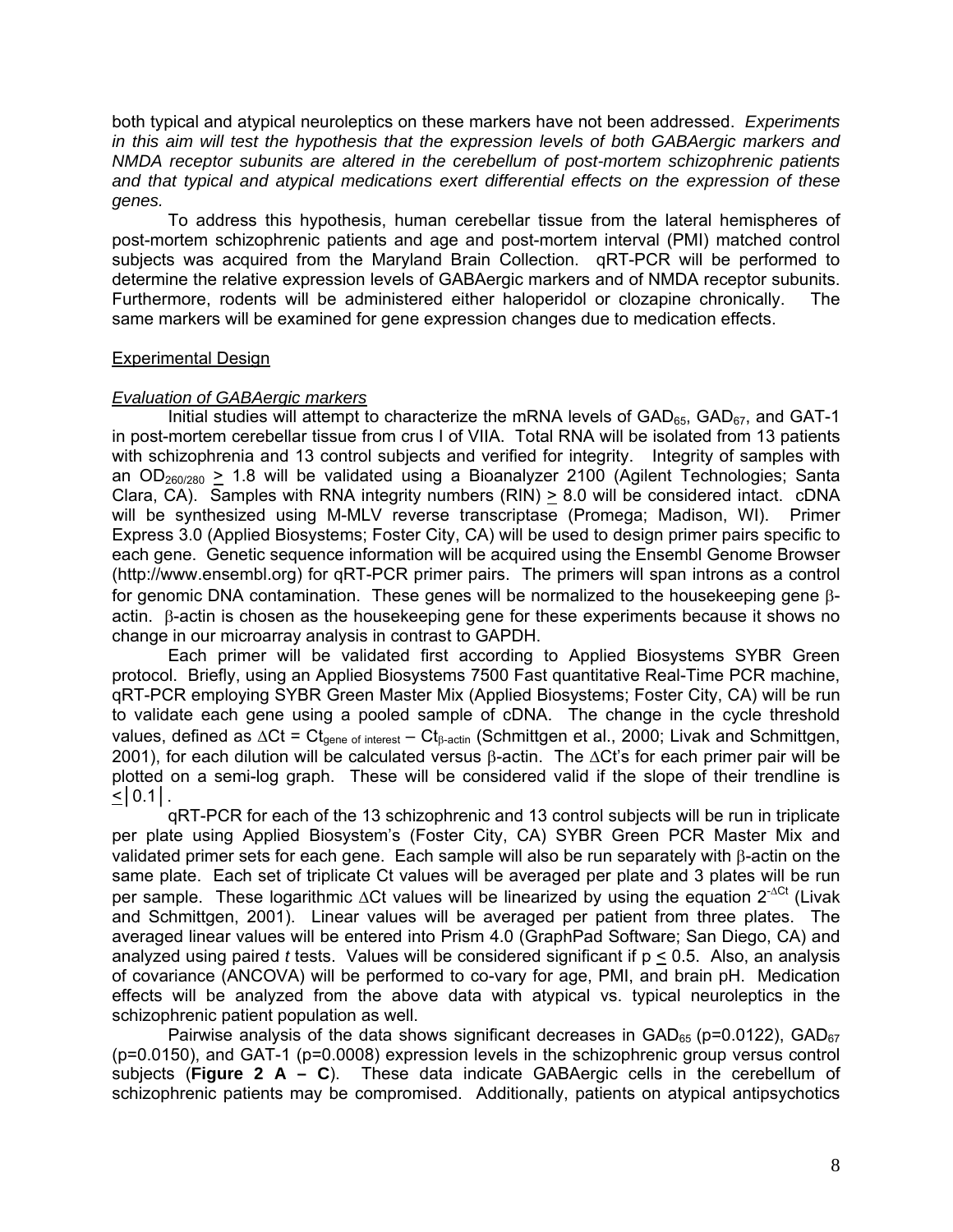showed significant increases in  $GAD_{67}$  levels (p=0.0334) and near significant increases in  $GAD_{65}$ (0.0591; **Figure 2 D - F**). This indicates a difference in gene expression levels regulated by neuroleptic treatment that will be examined further in this aim.



**Figure 2:** Relative mRNA levels of GABA markers and antipsychotic medication effects. The GABA markers (A) GAD<sub>65</sub>, (B) GAD<sub>67</sub>, and (C) GAT-1 show statistically significant differences between patients and controls. Additionally, significant differences are seen between patients on typical versus atypical antipsychotic medications for  $(E)$  GAD $_{67}$  and trends for both (D) GAD $_{65}$  and (F) GAT-1.  $p \leq 0.5$ ; \*\*  $p \leq 0.05$ ; \*\*\*  $p \leq 0.01$ .

#### *Evaluation of NMDA receptor subunits*

 NMDA receptor subunits in the cerebellum can be localized to specific cell types for distinct functions (Scherzer et al., 1997; Thompson et al., 2000). Of particular importance is the NR2B subunit which has been localized to Golgi cells (Scherzer et al., 1997; Misra et al., 2000). This subunit has been implicated in schizophrenia through genetic analyses and expression levels in postmortem tissue (Martucci et al., 2006). The NR2B subunit was found to be decreased in animal models of schizophrenia employing PCP (Lindahl and Keifer, 2004). In contrast to Golgi cells, basket and stellate cells mainly express NR2C and NR2D, Purkinje cells express mainly NR2A, and granule cells express mainly NR2C (Scherzer et al., 1997). Examining the mRNA expression levels of these subunits in the cerebellum of schizophrenic patients may indicate a dysfunctional cell type. This may suggest Golgi cells as affected based on previous studies.

The same cDNA samples used for GABAergic marker analysis will be used to analyze NMDA receptor subunits as well. Primers sets will be designed for NMDA receptor subunits NR1, NR2A, NR2B, NR2C, and NR2D. qRT-PCR and subsequent analysis will be performed as described previously for the GABAergic markers.

 Data acquired using primer sets for all of the NMDA receptor subunits show nonsignificant changes in paired *t* tests (**Figure 3**). Interestingly, the NR2B subunit (**Figure 3c**) shows a near significant decrease. Analysis of typical versus atypical medications in the schizophrenic patients showed non-significant effects (data not shown).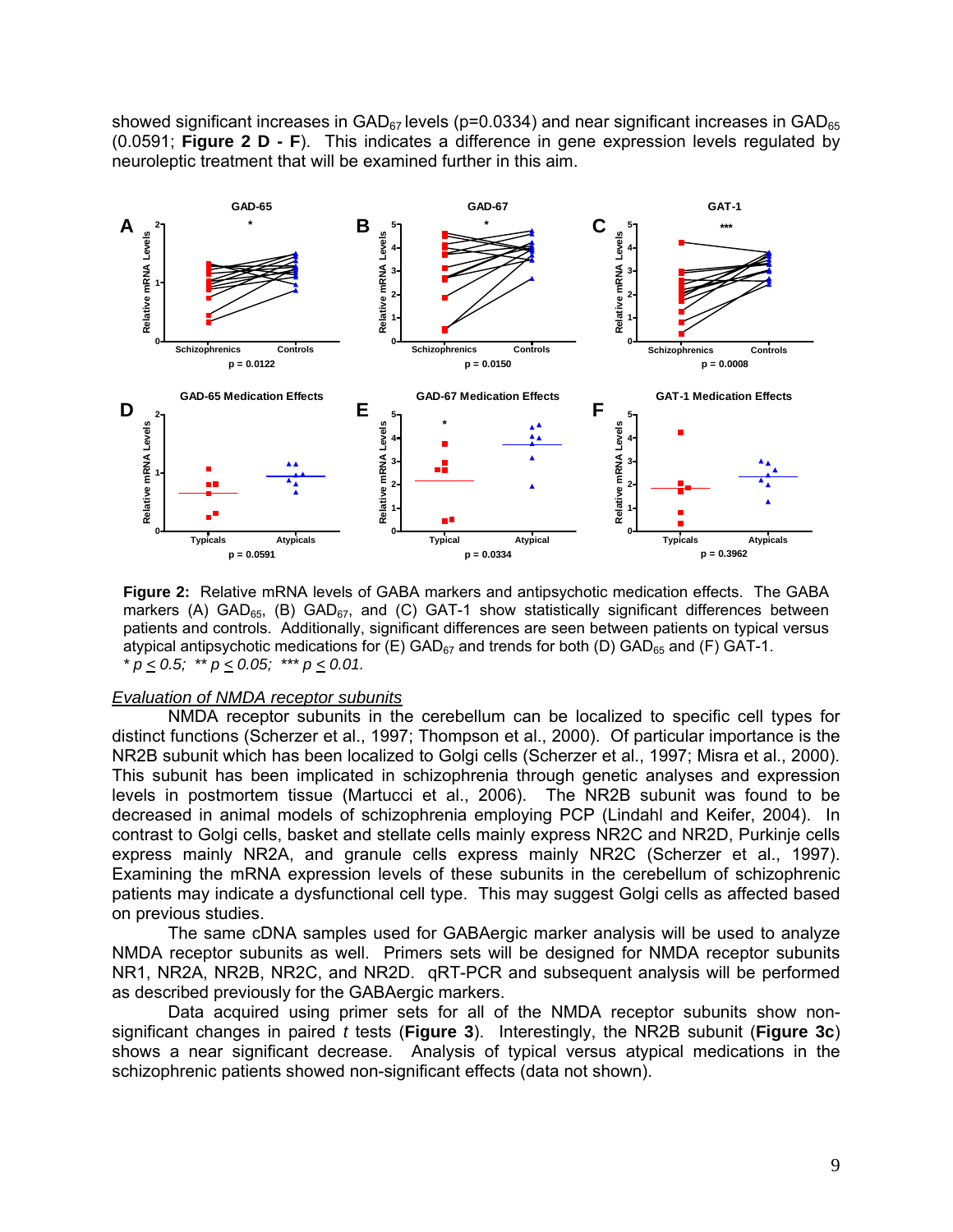

**Figure 3**: Relative mRNA levels of NMDA receptor subunits (A) NR1, (B) NR2A, (C) NR2B, (D) NR2C, and (E) NR2D in schizophrenic versus control subjects. No significant differences were found between patients and controls.

#### *Medication effects on gene expression*

 Antipsychotic medication related gene alterations have been examined in some brain regions, but not in the cerebellum. These experiments aim to examine whether neuroleptic medications exert differential effects on cerebellar GABAergic markers and NMDA receptor subunit expression. mRNA levels from rats chronically treated with either haloperidol or clozapine will be analyzed by qRT-PCR as described before.

 We acquired RNA that was isolated from the cerebellum of haloperidol treated rats in a previous experiment (Bustillo et al., 2006). Pair housed adult male Sprague-Dawley rats (n=16) were injected intramuscularly with either 38 mg/kg/month haloperidol-depo (Novaplus) or sesame oil (vehicle). These rats were injected once a month for 6 months and sacrificed one month after the last injection. The cerebellum was removed intact and frozen on dry ice. Samples were stored at -80°C.

 To examine the effects of clozapine on gene expression, pair housed adult male Long-Evans rats (n=20) will be injected with either 10 mg/kg/day clozapine (Novartis, Princeton, NJ) or 0.9% saline intraperitoneally daily for 21 days. This paradigm was chosen based on methods described by Bai *et al* (2004). The rats will be sacrificed 18 hours after the final injection. The lateral hemisphere of the cerebellum will be removed and frozen on dry ice. Samples will be stored at  $-80^{\circ}$ C.

cDNA will be synthesized from total RNA from the whole cerebellum (haloperidol) and the lateral hemisphere of the cerebellum (clozapine). qRT-PCR will be performed as previously described for the analysis of human GABAergic markers. Primer pairs will be designed for rat  $GAD_{65}$ ,  $GAD_{67}$ ,  $GAT-1$ , NR1, and NR2A – NR2D as previously described. Data will be evaluated as previously described comparing either haloperidol or clozapine treated rats versus saline controls in each experiment. These data will be analyzed using  $t$  tests with a value of  $p \leq$ 0.5 being considered significant. Preliminary data show no significant change in the expression levels of  $GAD_{67}$  in haloperidol treated rats (data not shown).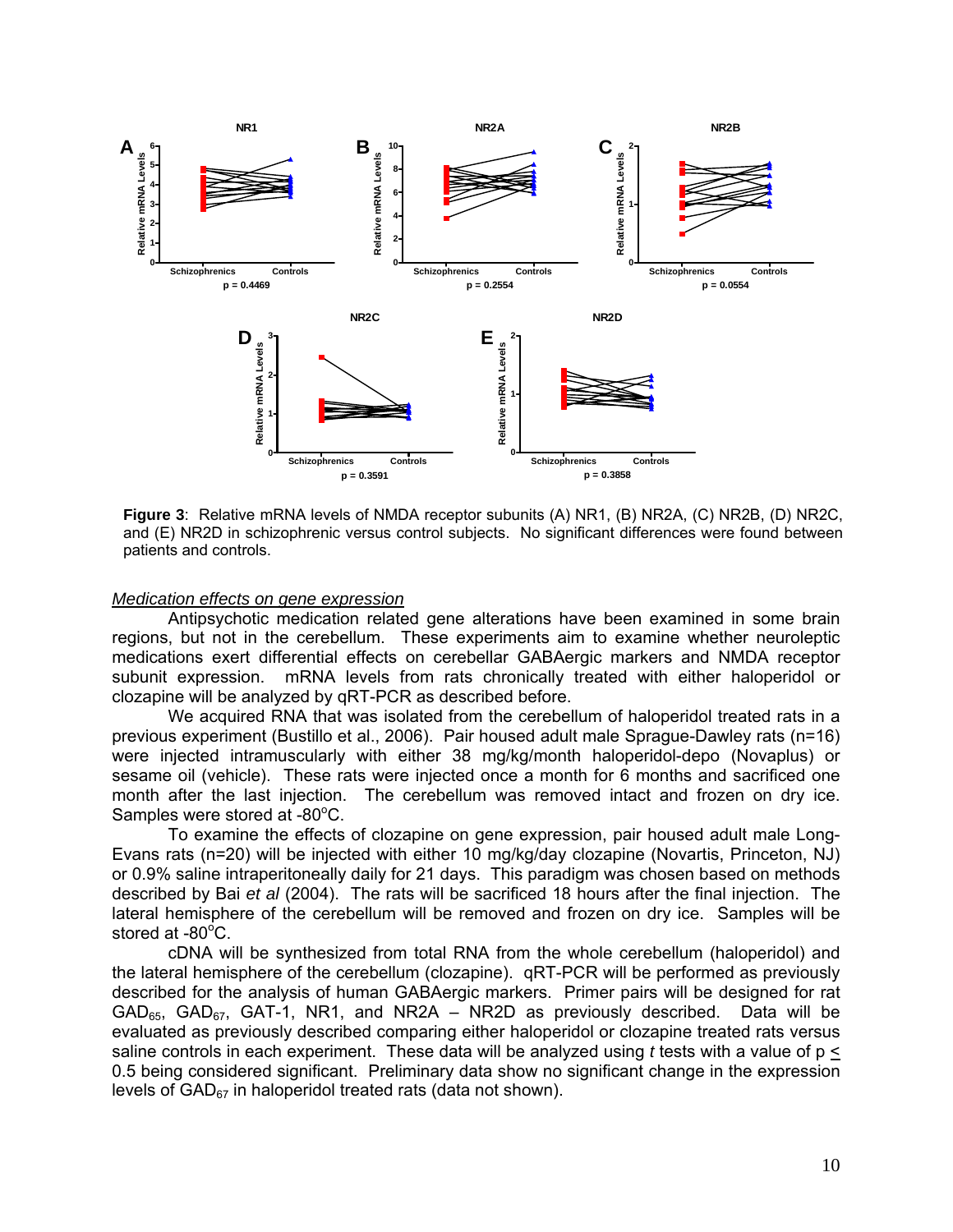# Expected outcomes and conclusions

Many studies have shown decreases in mRNA and protein levels of GABAergic markers and NMDA receptor subunits in distributed brain regions of patients with schizophrenia. The experiments proposed for Specific Aim 1 should complement these findings. Indeed, preliminary data shows significant decreases in the GABAergic markers  $GAD_{65}$ ,  $GAD_{67}$ , and GAT-1 (**Figure 2 A – C**). These data point toward GABAergic expression deficits in the cerebellum of schizophrenic patients. Further analyses of these data show that patients on atypical neuroleptics have increased levels of these GABAergic markers. These changes were significant or close to significant when compared to typical antipsychotic treatments (**Figure 2 D – F**).

Previous studies have linked NR2B differences to schizophrenia in both human and animal models (Lindahl and Keifer, 2004; Martucci et al., 2006). NR2B is expressed predominantly by Golgi cells in the cerebellum (Misra et al., 2000). These findings would suggest that Golgi cells are affected in the cerebellum of schizophrenic patients. Additionally, Golgi cells express the NR2D subunit which may be altered as well (Misra et al., 2000; Brickley et al., 2003). Since the NR1 subunit is ubiquitous and Golgi cells do not express NR2A and NR2C, these mRNA levels may not be changed. Preliminary data show that all of the NMDA receptor subunits are not significantly altered in post-mortem tissue from patients with schizophrenia, but that the NR2B subunit shows a near significant decrease (p=0.0554; **Figure 3C**). Medication effects may account for the non-significance of the NR2B data. This will be studied further with analysis of haloperidol and clozapine treated rats.

Chronic treatment of rats with either haloperidol or clozapine will determine if either of these medications has an effect on gene expression of GABAergic markers and NMDA receptor subunits. Initial findings show that chronic haloperidol treatment has no significant effects on  $GAD_{67}$  expression. This finding is not surprising considering changes in  $GAD_{67}$  mRNA levels after haloperidol treatment are thought to be mediated through dopamine D2 receptor antagonism (Laprade and Soghomonian, 1995). This is a receptor that is absent in the lateral cerebellar hemispheres (Schweighofer and Doya, 2003). Despite this, the cerebellum may be affected indirectly by typical antipsychotic medications by changes in other brain regions that project to the cerebellum. Clozapine, on the other hand, binds to many different receptor subtypes (Kapur and Remington, 2001). Analysis of clozapine treated rats should show increased levels of the GABAergic markers based on our human data (**Figure 2 D - F**) and increases in the NR2B NMDA receptor subunit (Hanaoka et al., 2003).

#### Specific Aim 2: Are the GABAergic and NMDA receptor gene changes seen in **schizophrenic patients replicated in an animal model?**

# SA2 Rationale

 Molecular analysis of schizophrenia in humans *in vivo* is not possible with current technology. Therefore development of an animal model of schizophrenia is important for characterizing the neuropathological processes of schizophrenia. Analysis of an animal model may eventually lead to more effective treatment options for patients. Administration of the NMDA receptor antagonist PCP in rats has produced many of the behavioral, physiological, and molecular results found in schizophrenic patients (Sams-Dodd, 1997; Jentsch and Roth, 1999; Lindahl and Keifer, 2004; Morris et al., 2005). However, mRNA levels of GABAergic markers and NMDA receptor subunits in the cerebellum using qRT-PCR have not been measured in this model. Therefore, *experiments in this aim will test the hypothesis that chronic intermittent administration of low levels of PCP in rats alters GABAergic markers and NMDA receptor subunits as seen in schizophrenic patients*.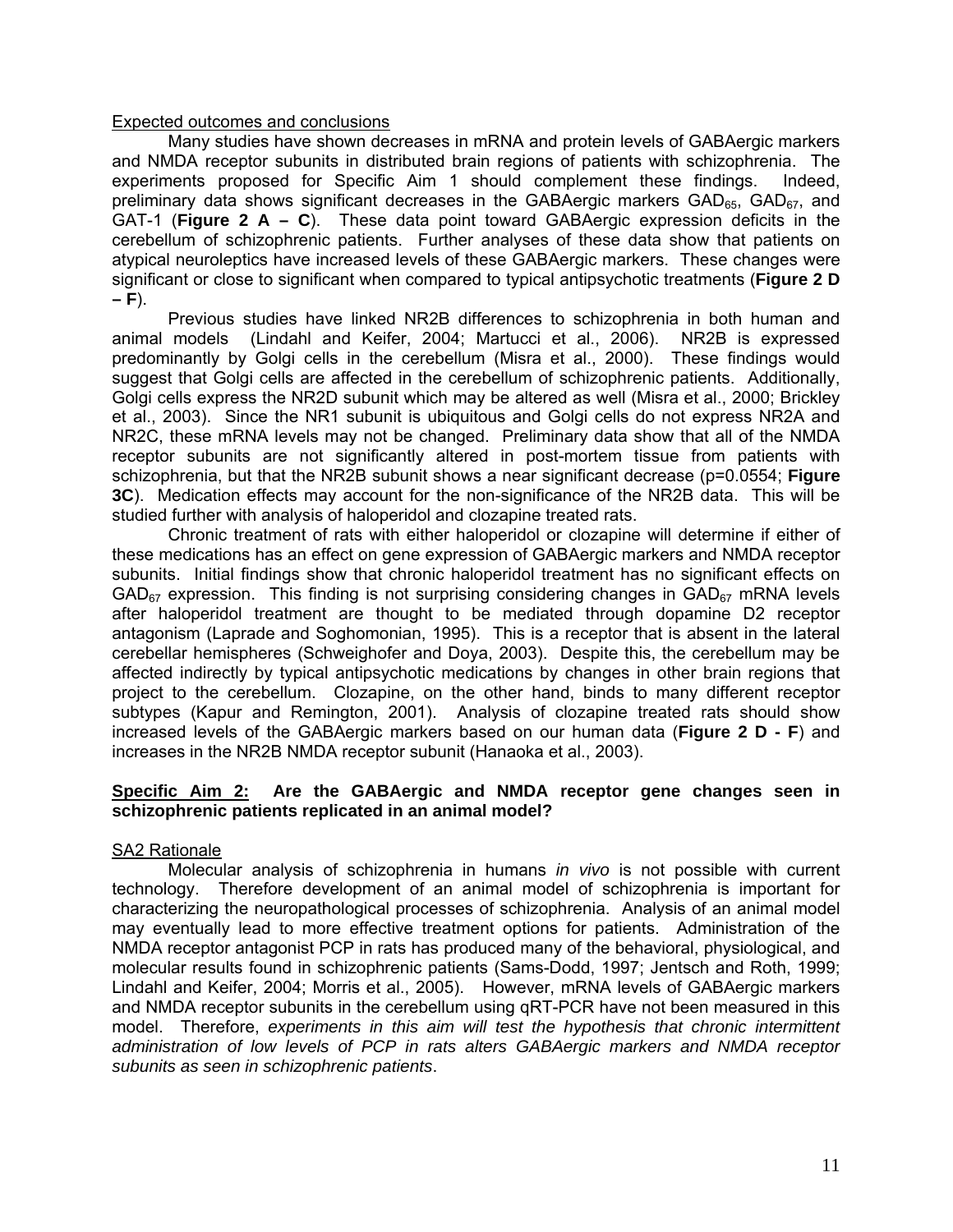#### Experimental Design

To address this hypothesis, pair housed adult male Long-Evans rats (n=20) will be injected intraperitoneally with 2.58 mg/kg/day of either PCP or saline (Cochran et al., 2003). After an acclimation period of 7 days they will be injected once a day for the first five days, then injected on days 8, 10, 12, 15, 17, 19, 22, 24, and 26. The rats will be sacrificed after a washout period of 72 hours. The lateral hemisphere of the cerebellum will be removed and frozen on dry  $\frac{1}{2}$  ice. Samples will be stored at -80 $^{\circ}$ C.

RNA isolation, cDNA synthesis, and qRT-PCR will be performed as previously described for analysis of GABAergic markers in human post-mortem tissue. qRT-PCR and subsequent analysis will be executed as described for analysis of the neuroleptic treated rats. Primer sets will be designed for  $GAD_{65}$ ,  $GAD_{67}$ ,  $GAT-1$ , and NMDA receptor subunits NR1, NR2A – NR2D.

#### **Expected outcomes and results**

In line with previous findings and our previously reported human data we expect to find similar decreases in GAD<sub>65</sub>, GAD<sub>67</sub>, and GAT-1. Additionally we should see a decrease in the NMDA receptor NR2B subunit since interneurons are 10 times more likely to be affected by PCP administration (Grunze et al., 1996) and since human levels in our data reached near significance. We should also see alterations in the NR2D subunit as well since it shows low  $Mg^{2+}$  block and has longer open channel times (Misra et al., 2000). NR1, the obligatory NMDA receptor subunit, NR2A, expressed primarily by Purkinje cells, and NR2C, expressed primarily by granule cells (Scherzer et al., 1997; Thompson et al., 2000), should not be altered.

Preliminary data show that treatment of rats with PCP does indeed reproduce the decreases in mRNA levels in the cerebellum of  $GAD_{65}$  (p=0.0090),  $GAD_{67}$  (p=0.0003), and GAT-1 (p=0.219) as seen in schizophrenic patients (**Figure 4**). Additionally, NMDA receptor subunit analysis shows that the mRNA levels of NR2B (p=0.0020) and NR2D (p=0.0106) are significantly decreased after PCP administration (**Figure 5**). Decreases in these subunits point to Golgi cells as the affected cerebellar cell type. Specific Aim 3 will attempt to examine this issue. Overall, our data suggest PCP administration is an effective model in reproducing the molecular changes in GABAergic markers and NMDA receptor subunits seen in schizophrenic patients.



**Figure 4**: Relative mRNA expression levels of GABA markers  $(A)$  GAD<sub>65</sub>,  $(B)$  GAD<sub>67</sub>, and  $(C)$ GAT-1 in PCP treated rats versus saline controls. Statistically significant differences were found between PCP and saline for all of the GABA markers.

 $p \leq 0.5$ ;  $\rightarrow p \leq 0.05$ ;  $\rightarrow p \leq 0.01$ .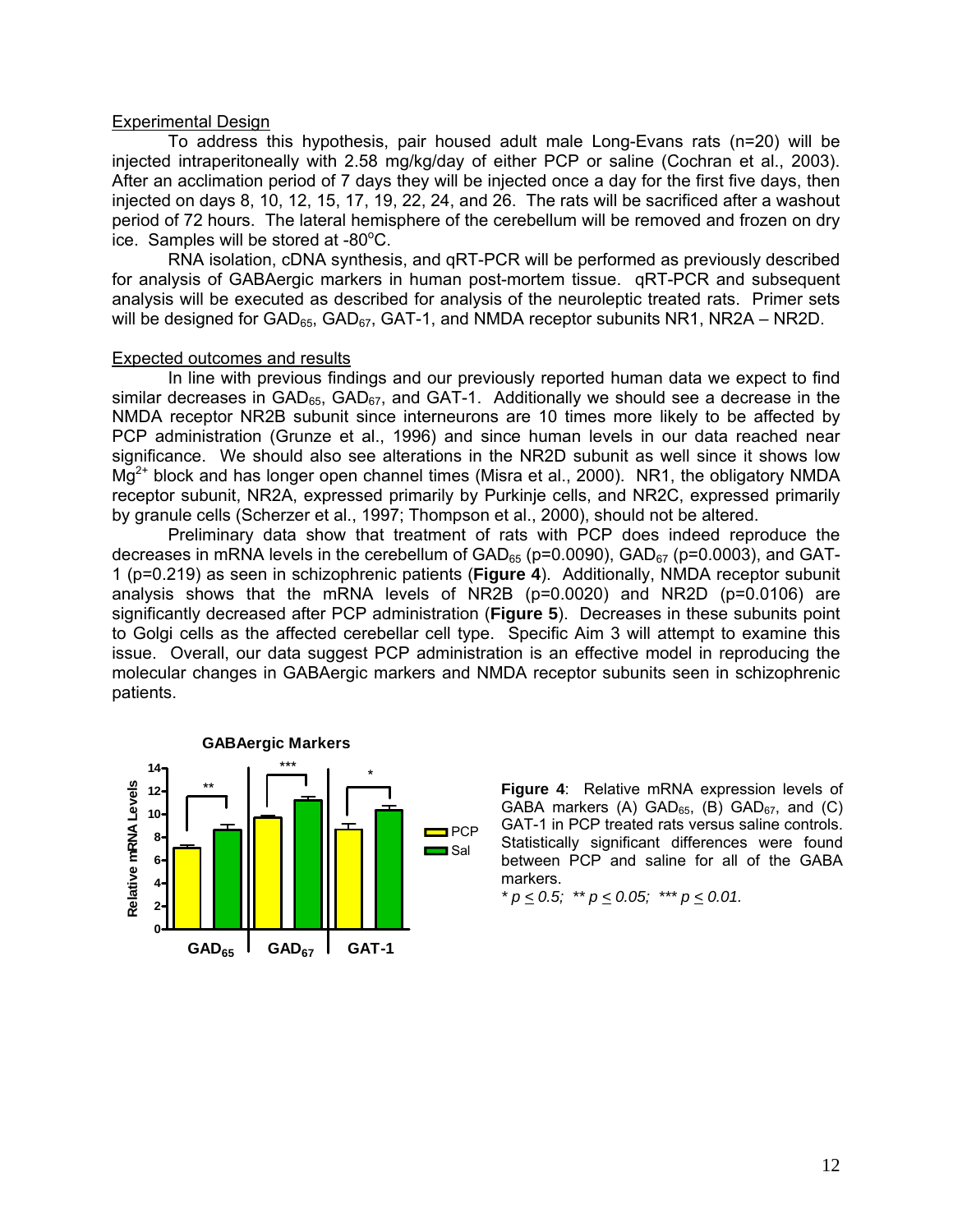

**Figure 5**: Relative mRNA expression levels of NMDA receptor subunits (A) NR1, (B) NR2A, (C) NR2B, (D) NR2C, and (E) NR2D in PCP treated rats versus saline controls. Significant differences were found in the expression of NR2B (p=0.0020) and NR2D (0.0106).  $p \leq 0.5$ ; \*\*  $p \leq 0.05$ .

# Specific Aim 3: Do the changes in mRNA levels of GAD<sub>65</sub> and GAD<sub>67</sub> localize to a **particular cell type in both schizophrenic patients and in the animal model?**

# SA3 Rationale

Comparing the local circuitry of the cerebellum to the PFC, the Golgi cell seems to be analogous to the chandelier cell as modulator of the excitatory output in the circuit. Golgi cells express the NR2B and NR2D subunits (Misra et al., 2000). We have shown NR2B to be decreased in schizophrenic patients (p=0.0554) and significantly decreased, along with NR2D, in PCP treated rats. Therefore, *experiments in this aim will test whether the changes seen in GAD65 and GAD67 mRNA levels in the cerebellum are localized to Golgi cells.*

*In situ* hybridizations will be performed on frozen sections from the lateral cerebellar hemispheres of both schizophrenic patients and PCP treated rats.  $S^{35}$ -radiolabeled riboprobes specific for  $GAD_{65}$  and  $GAD_{67}$  will be transcribed and hybridized to the sections. These will be exposed to film and then emulsion coated for quantitation of grains within each GABAergic cell type. All GABAergic cells will be quantitated in terms of cell number per area and area covered by grains per cell. This experiment will test whether one particular cell type in the cerebellum is affected in schizophrenia and in its animal model.

# **Experimental Design**

 Hematoxylin and eosin (H&E) staining of human tissue from the Maryland Brain Collection showed the presence of ice crystal artifacts, indicating that this tissue could not be used for *in situ* hybridizations. Therefore, additional tissue was acquired from the Harvard Brain Tissue Resource Center. This tissue was slow frozen and thus should not succumb to ice crystal damage. Total RNA from this tissue will be isolated and validated for integrity as described in Specific Aim 1. Preliminary analyses show that the RNA quality was good in 4 schizophrenic and 3 control cases (data not shown).

 H&E staining of PCP treated rat cerebella from Specific Aim 2 also showed ice crystal artifacts. Therefore, an additional set of rats (n=6) will be treated with PCP as previously described. The forebrain and the left cerebellar hemisphere will be fast frozen in isopentane supercooled in methanol and dry ice for subsequent *in situ* hybridization analysis. The remaining cerebellar hemisphere and vermis will be frozen on dry ice. All samples will be stored at -80 $^{\circ}$ C. $\overline{\phantom{a}}$ 

Frozen 10  $\mu$ m sections will be taken from both human and rat tissue using a cryostat. Slides will contain either one schizophrenic and one control cerebellar section or one PCP rat and one saline rat section per slide. To verify the integrity of the tissue, 2 slides from each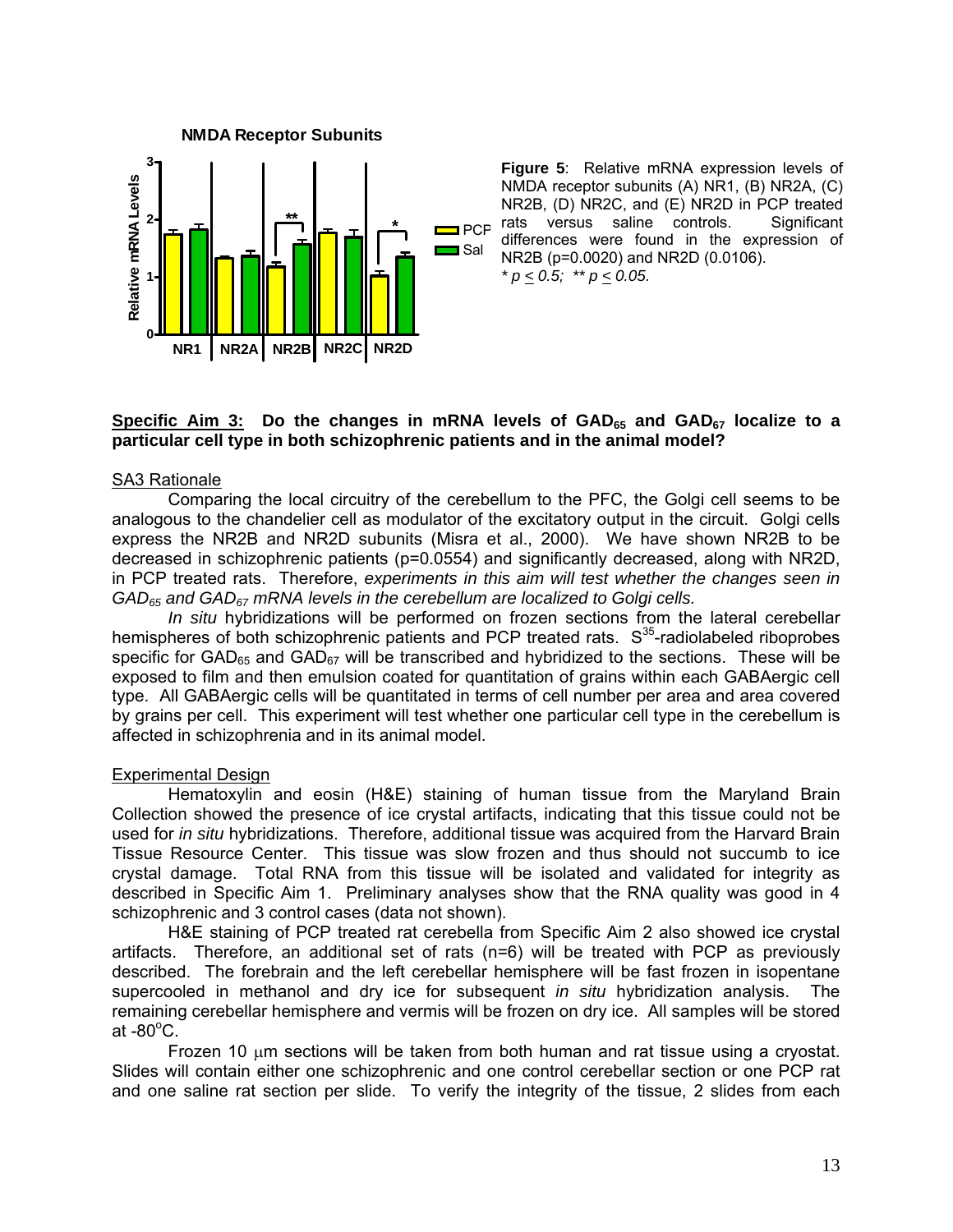species will be fixed using 4% paraformaldehyde (PFA) and stained using H&E. Preliminary data shows tissue from both species is intact (data not shown).

Purified plasmids containing both human and rat  $GAD_{65}$  and  $GAD_{67}$  (courtesy of Dr. Niranjala Tillakaratne, UCLA) were validated by sequencing at the UNM DNA sequencing facility and subsequent verification using NCBI's megablast BLAST search (<http://www.ncbi.nlm.nih.gov/BLAST>). The plasmids will be linearized and stored at -20°C until used for transcription of riboprobes.

 Riboprobes will be transcribed from the linearized DNA in the presence of radioactive S<sup>35</sup>-labeled UTP (Perkin Elmer). Hybridization solution containing riboprobe with a count of 1.5 x 10<sup>6</sup> c.p.m./100 $\mu$ L will be hybridized to each section. Slides will be treated with chloroform to delipidize and then hybridized overnight at  $55^{\circ}$ C with either antisense or sense (control) riboprobes for both GAD<sub>65</sub> and GAD<sub>67</sub>. After hybridization the slides will be treated with RNase A and will be exposed to film to verify probe hybridization and specificity. Preliminary data show good signal for antisense human  $GAD_{67}$  and antisense for both rat  $GAD_{65}$  and  $GAD_{67}$ . Sense probes show very low levels of non-specific binding for human  $GAD_{67}$  and rat  $GAD_{65}$  and  $GAD_{67}$ (data not shown).

 After the film has been developed, the slides will be dipped in NTB emulsion (Kodak). These will be exposed for 3, 6, and 9 days at  $4^{\circ}$ C to determine proper exposure time. The slides will then be developed using D-19 developer (Kodak). Slides will be counterstained using H&E. The levels of  $GAD_{65}$  and  $GAD_{67}$  mRNAs will be quantitated in each layer using Image-Pro software (Media Cybernetics). Two pictures of each slide will be taken at 20X magnification. One picture will be in bright field to distinguish the cellular layers counterstained with H&E while the following picture will be taken in dark field to better visualize the silver grains. In each frame we will measure the density of  $GAD_{65}$  and  $GAD_{67}$  positive clusters per area. Since each cluster of grains represents a cell, the total number of clusters for Golgi, basket, and stellate cells will be counted per area (Figure 6 A - B) (Volk et al., 2000). For Purkinje cells, the cell number will be determined per Purkinje cell layer length. The number of Golgi cells in the granule layer, Purkinje cells in the Purkinje cell layer, and basket and stellate cells in the molecular layer will be measured. A total numbers of 300 – 600 cells will be counted, averaged, and compared to controls in both species. Additionally, the area per cell covered by grains will be measured using bright field at 60X magnification (**Figure 6 C)**. A circle will be drawn approximating mean of the 2D area of each cell type – 12μm diameter for basket/stellate cells and 25μm for Purkinje cells. Secondary labeling employing an mGluR2 antibody (mG2Na-s; Abcam) will be used to visualize Golgi cells colorimetrically since mGluR2 is expressed exclusively by Golgi cells in the cerebellum (Berthele et al., 1999; Simat et al., 2007) and Golgi cells are difficult to visualize in bright field with the H&E counter stain. Because of this we will trace the outline of the mGluR2 labeled soma and average the cell area for many cells to determine the size of circle to be drawn for analysis. Each image will be converted to grayscale using Adobe Photoshop 5.0 and analyzed using Image-Pro software. A circle will be placed over the soma and the number of area covered by grains per cell will be determined (Heckers et al., 2002) using the "Count/Size" feature. The range of measurable intensity will be determined manually and the area covered by grains will be quantitated (**Figure 6 D)**. Each measurement will be taken on three different days by three different people using coded samples. These will be decoded, averaged per condition, compared to controls, and analyzed statistically using a *t* test.

## Expected outcomes and results

Since  $GAD_{67}$  has been shown to be decreased in specific subsets of  $GABA$ ergic interneurons in the PFC (Volk et al., 2000) and the hippocampus (Heckers et al., 2002), we propose that similar cells in the cerebellum are affected. Golgi, basket, and stellate cells are the major GABAergic interneurons in the cerebellum. All these cells express GAD<sub>65</sub> and GAD $_{67}$ which have shown decreases in protein levels in the cerebellum (Fatemi et al., 2005). Of the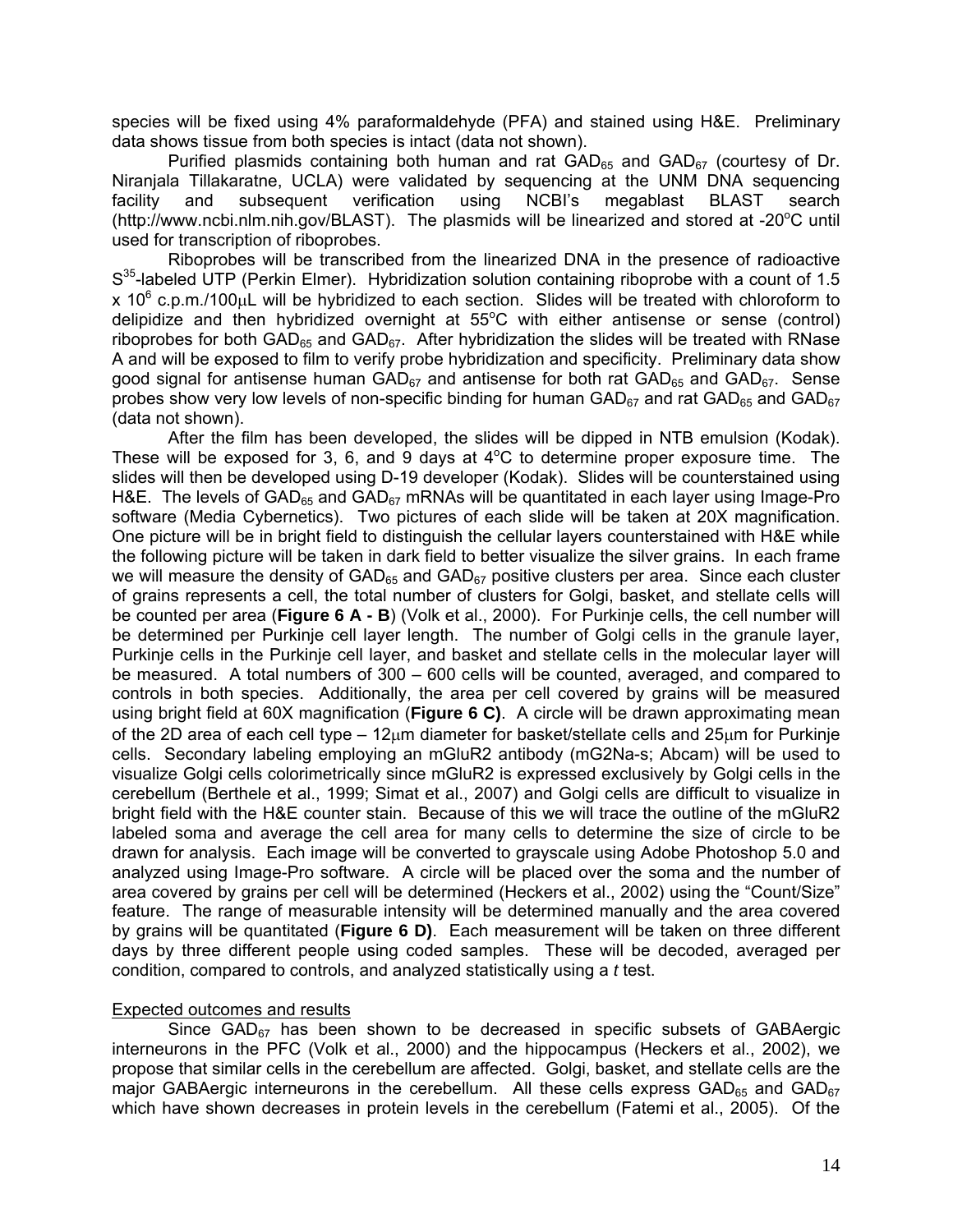interneurons in the cerebellum, only Golgi cells express the NR2B NMDA receptor subunit (Misra et al., 2000).

 Our previous data suggest that Golgi cells are primarily affected in the cerebellum of patients with schizophrenia. Thus, we expect to see decreased levels of  $GAD_{65}$  and  $GAD_{67}$ mRNA in Golgi cells through *in situ* hybridization techniques. This decrease will most likely manifest itself as a decrease in neurons expressing these markers instead of decreased expression per cell as has been found in the PFC (Volk et al., 2000). The other GABAergic interneurons, basket and stellate cells express mainly the NR2C and NR2D subunits. NR2C is not significantly decreased in either the human or rat experiments. Therefore, we should see decreases in cell numbers of Golgi cells for both  $GAD_{65}$  and  $GAD_{67}$ . Alternatively, we may see not see any change in  $GAD_{65}$  or  $GAD_{67}$  levels, or we may see decreases in basket/stellate and/or Purkinje cells as well. This will also be informative as indicating a more pronounced cerebellar GABA deficit. Ultimately, though, we expect to support our hypothesis that Golgi cells are the affected GABAergic interneuron in the cerebellum in patients with schizophrenia and in PCP treated rats.



**Figure 6**: Rat cerebellum at 20X magnification (A, B) and 60X magnification (C, D). Bright field (A) shows tissue integrity is good and silver grains can be seen over the granule cell layer, Purkinje cell layer, and molecular layer. The area where Golgi cell clusters will be counted is outlined in red. Dark field (B) shows individual clusters to be counted. Image of Purkinje cells (C), which can be readily seen in bright field. This image is converted to grayscale (D) for analysis of area covered by grains per cell.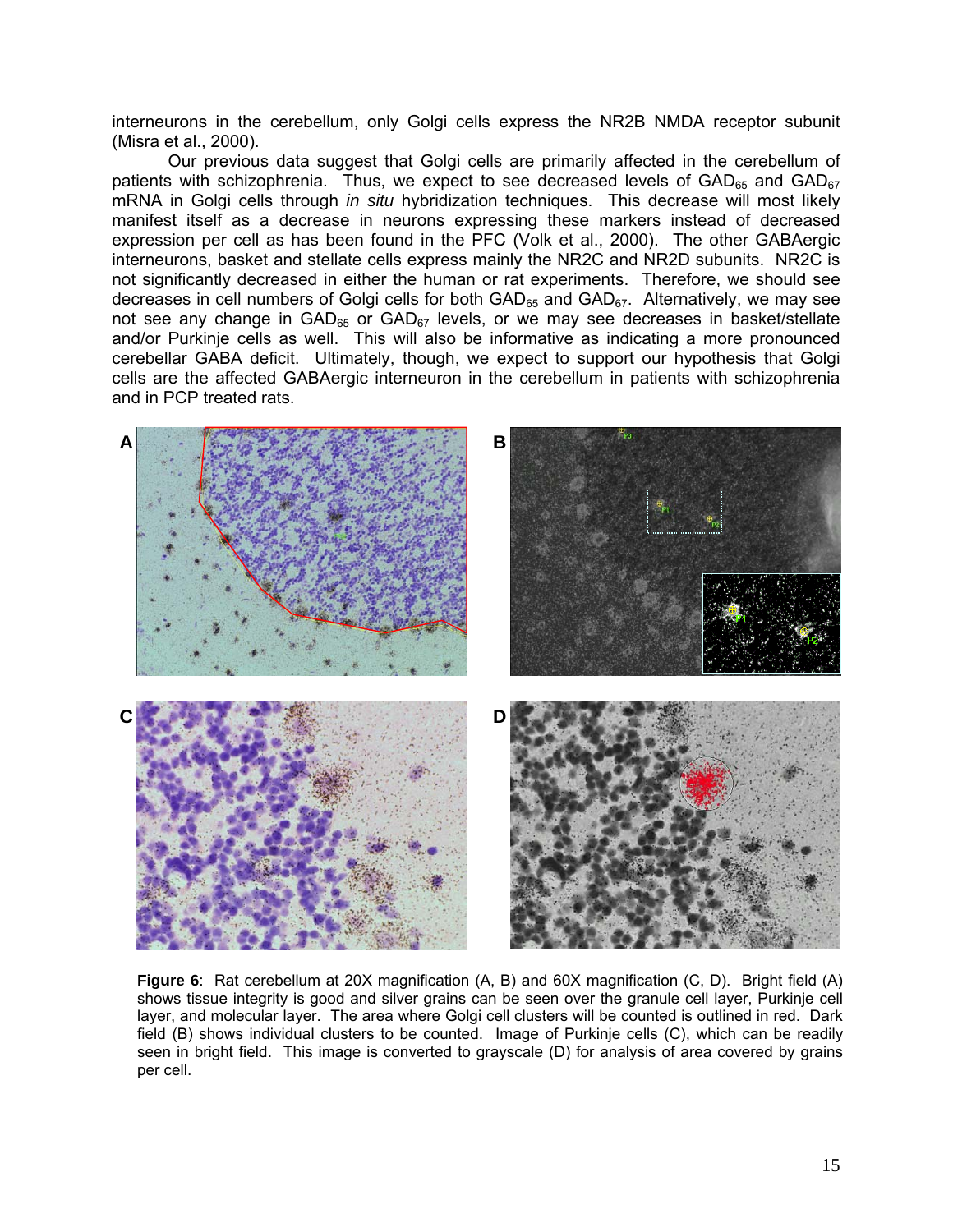# **REFERENCES**

- Addington AM, Gornick M, Duckworth J, Sporn A, Gogtay N, Bobb A, Greenstein D, Lenane M, Gochman P, Baker N, Balkissoon R, Vakkalanka RK, Weinberger DR, Rapoport JL, Straub RE (2005) GAD1 (2q31.1), which encodes glutamic acid decarboxylase (GAD67), is associated with childhood-onset schizophrenia and cortical gray matter volume loss. Mol Psychiatry 10:581-588.
- Adler CM, Malhotra AK, Elman I, Goldberg T, Egan M, Pickar D, Breier A (1999) Comparison of ketamine-induced thought disorder in healthy volunteers and thought disorder in schizophrenia. Am J Psychiatry 156:1646-1649.
- Akbarian S, Huang HS (2006) Molecular and cellular mechanisms of altered GAD1/GAD67 expression in schizophrenia and related disorders. Brain Res Brain Res Rev 52:293- 304.
- Akbarian S, Sucher NJ, Bradley D, Tafazzoli A, Trinh D, Hetrick WP, Potkin SG, Sandman CA, Bunney WE, Jr., Jones EG (1996) Selective alterations in gene expression for NMDA receptor subunits in prefrontal cortex of schizophrenics. J Neurosci 16:19-30.
- American Psychiatric Association (2000) Diagnostic and statistical manual of mental disorders: DSM-IV-TR, 4th Edition. Washington, DC: American Psychiatric Association.
- Andreasen NC, O'Leary DS, Flaum M, Nopoulos P, Watkins GL, Boles Ponto LL, Hichwa RD (1997) Hypofrontality in schizophrenia: distributed dysfunctional circuits in neurolepticnaive patients. Lancet 349:1730-1734.
- Andreasen NC, Rezai K, Alliger R, Swayze VW, 2nd, Flaum M, Kirchner P, Cohen G, O'Leary DS (1992) Hypofrontality in neuroleptic-naive patients and in patients with chronic schizophrenia. Assessment with xenon 133 single-photon emission computed tomography and the Tower of London. Arch Gen Psychiatry 49:943-958.
- Bai O, Zhang H, Li XM (2004) Antipsychotic drugs clozapine and olanzapine upregulate bcl-2 mRNA and protein in rat frontal cortex and hippocampus. Brain Res 1010:81-86.
- Benes FM, Berretta S (2001) GABAergic interneurons: implications for understanding schizophrenia and bipolar disorder. Neuropsychopharmacology 25:1-27.
- Benes FM, Vincent SL, Marie A, Khan Y (1996) Up-regulation of GABAA receptor binding on neurons of the prefrontal cortex in schizophrenic subjects. Neuroscience 75:1021-1031.
- Benes FM, Vincent SL, Alsterberg G, Bird ED, SanGiovanni JP (1992) Increased GABAA receptor binding in superficial layers of cingulate cortex in schizophrenics. J Neurosci 12:924-929.
- Berretta S, Munno DW, Benes FM (2001) Amygdalar activation alters the hippocampal GABA system: "partial" modelling for postmortem changes in schizophrenia. J Comp Neurol 431:129-138.
- Berthele A, Platzer S, Laurie DJ, Weis S, Sommer B, Zieglgansberger W, Conrad B, Tolle TR (1999) Expression of metabotropic glutamate receptor subtype mRNA (mGluR1-8) in human cerebellum. Neuroreport 10:3861-3867.
- Brickley SG, Misra C, Mok MH, Mishina M, Cull-Candy SG (2003) NR2B and NR2D subunits coassemble in cerebellar Golgi cells to form a distinct NMDA receptor subtype restricted to extrasynaptic sites. J Neurosci 23:4958-4966.
- Brown SM, Kieffaber PD, Carroll CA, Vohs JL, Tracy JA, Shekhar A, O'Donnell BF, Steinmetz JE, Hetrick WP (2005) Eyeblink conditioning deficits indicate timing and cerebellar abnormalities in schizophrenia. Brain Cogn 58:94-108.
- Bustillo J, Barrow R, Paz R, Tang J, Seraji-Bozorgzad N, Moore GJ, Bolognani F, Lauriello J, Perrone-Bizzozero N, Galloway MP (2006) Long-term treatment of rats with haloperidol: lack of an effect on brain N-acetyl aspartate levels. Neuropsychopharmacology 31:751- 756.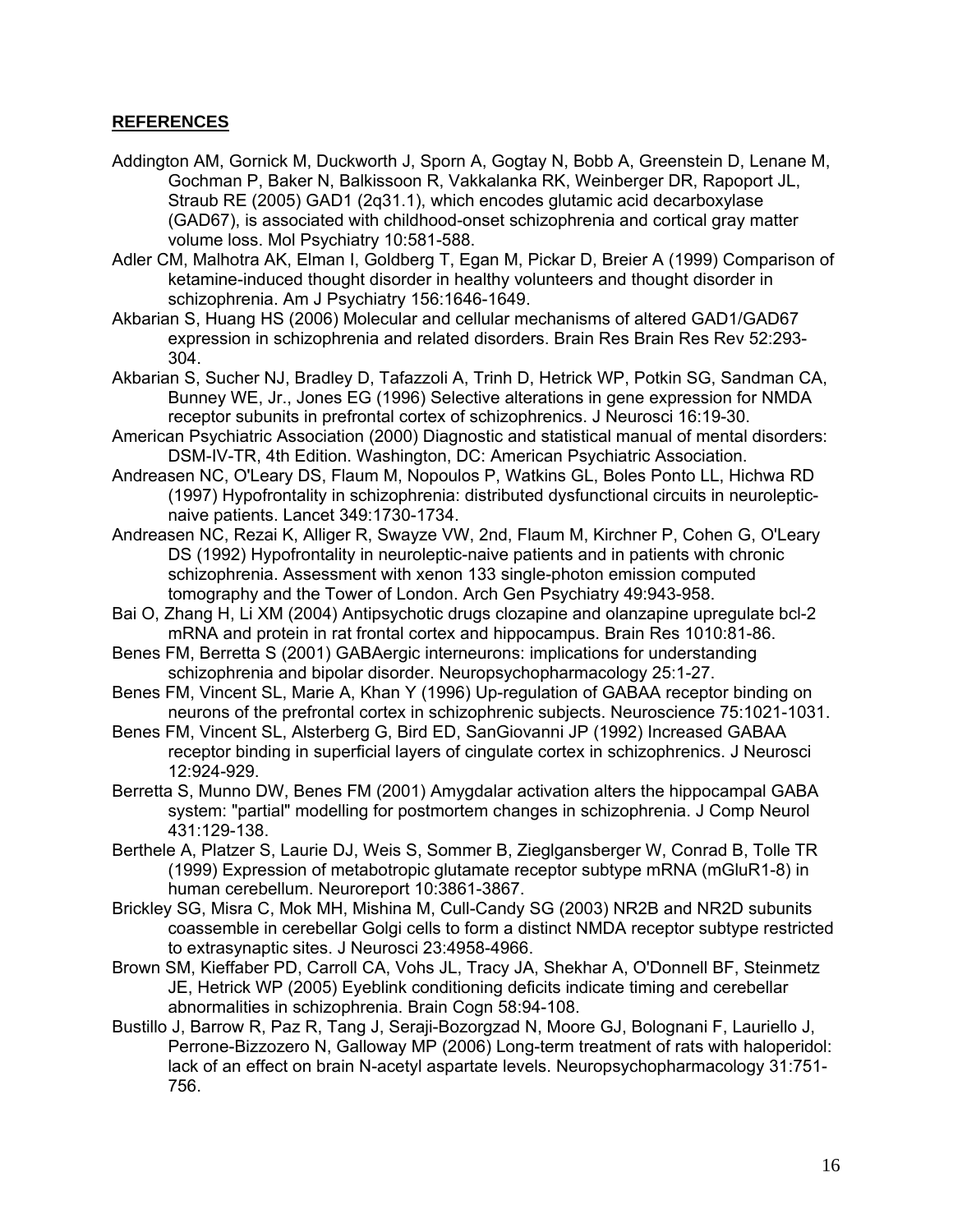- Chaperon F, Muller W, Auberson YP, Tricklebank MD, Neijt HC (2003) Substitution for PCP, disruption of prepulse inhibition and hyperactivity induced by N-methyl-D-aspartate receptor antagonists: preferential involvement of the NR2B rather than NR2A subunit. Behav Pharmacol 14:477-487.
- Cochran SM, Kennedy M, McKerchar CE, Steward LJ, Pratt JA, Morris BJ (2003) Induction of metabolic hypofunction and neurochemical deficits after chronic intermittent exposure to phencyclidine: differential modulation by antipsychotic drugs. Neuropsychopharmacology 28:265-275.
- Coyle JT (2006) Glutamate and Schizophrenia: Beyond the Dopamine Hypothesis. Cell Mol Neurobiol.
- Eastwood SL, Law AJ, Everall IP, Harrison PJ (2003) The axonal chemorepellant semaphorin 3A is increased in the cerebellum in schizophrenia and may contribute to its synaptic pathology. Mol Psychiatry 8:148-155.
- Erlander MG, Tillakaratne NJ, Feldblum S, Patel N, Tobin AJ (1991) Two genes encode distinct glutamate decarboxylases. Neuron 7:91-100.
- Esclapez M, Tillakaratne NJ, Kaufman DL, Tobin AJ, Houser CR (1994) Comparative localization of two forms of glutamic acid decarboxylase and their mRNAs in rat brain supports the concept of functional differences between the forms. J Neurosci 14:1834- 1855.
- Fatemi SH, Stary JM, Earle JA, Araghi-Niknam M, Eagan E (2005) GABAergic dysfunction in schizophrenia and mood disorders as reflected by decreased levels of glutamic acid decarboxylase 65 and 67 kDa and Reelin proteins in cerebellum. Schizophr Res 72:109- 122.
- Ferrer-Montiel AV, Merino JM, Planells-Cases R, Sun W, Montal M (1998) Structural determinants of the blocker binding site in glutamate and NMDA receptor channels. Neuropharmacology 37:139-147.
- Freichel C, Potschka H, Ebert U, Brandt C, Loscher W (2006) Acute changes in the neuronal expression of GABA and glutamate decarboxylase isoforms in the rat piriform cortex following status epilepticus. Neuroscience 141:2177-2194.
- Gao XM, Hashimoto T, Tamminga CA (1998) Phencyclidine (PCP) and dizocilpine (MK801) exert time-dependent effects on the expression of immediate early genes in rat brain. Synapse 29:14-28.
- Gao XM, Shirakawa O, Du F, Tamminga CA (1993) Delayed regional metabolic actions of phencyclidine. Eur J Pharmacol 241:7-15.
- Grunze HC, Rainnie DG, Hasselmo ME, Barkai E, Hearn EF, McCarley RW, Greene RW (1996) NMDA-dependent modulation of CA1 local circuit inhibition. J Neurosci 16:2034-2043.
- Guidotti A, Auta J, Davis JM, Di-Giorgi-Gerevini V, Dwivedi Y, Grayson DR, Impagnatiello F, Pandey G, Pesold C, Sharma R, Uzunov D, Costa E (2000) Decrease in reelin and glutamic acid decarboxylase67 (GAD67) expression in schizophrenia and bipolar disorder: a postmortem brain study. Arch Gen Psychiatry 57:1061-1069.
- Hajszan T, Leranth C, Roth RH (2006) Subchronic phencyclidine treatment decreases the number of dendritic spine synapses in the rat prefrontal cortex. Biol Psychiatry 60:639- 644.
- Hanaoka T, Toyoda H, Mizuno T, Kikuyama H, Morimoto K, Takahata R, Matsumura H, Yoneda H (2003) Alterations in NMDA receptor subunit levels in the brain regions of rats chronically administered typical or atypical antipsychotic drugs. Neurochem Res 28:919- 924.
- Hashimoto T, Volk DW, Eggan SM, Mirnics K, Pierri JN, Sun Z, Sampson AR, Lewis DA (2003) Gene expression deficits in a subclass of GABA neurons in the prefrontal cortex of subjects with schizophrenia. J Neurosci 23:6315-6326.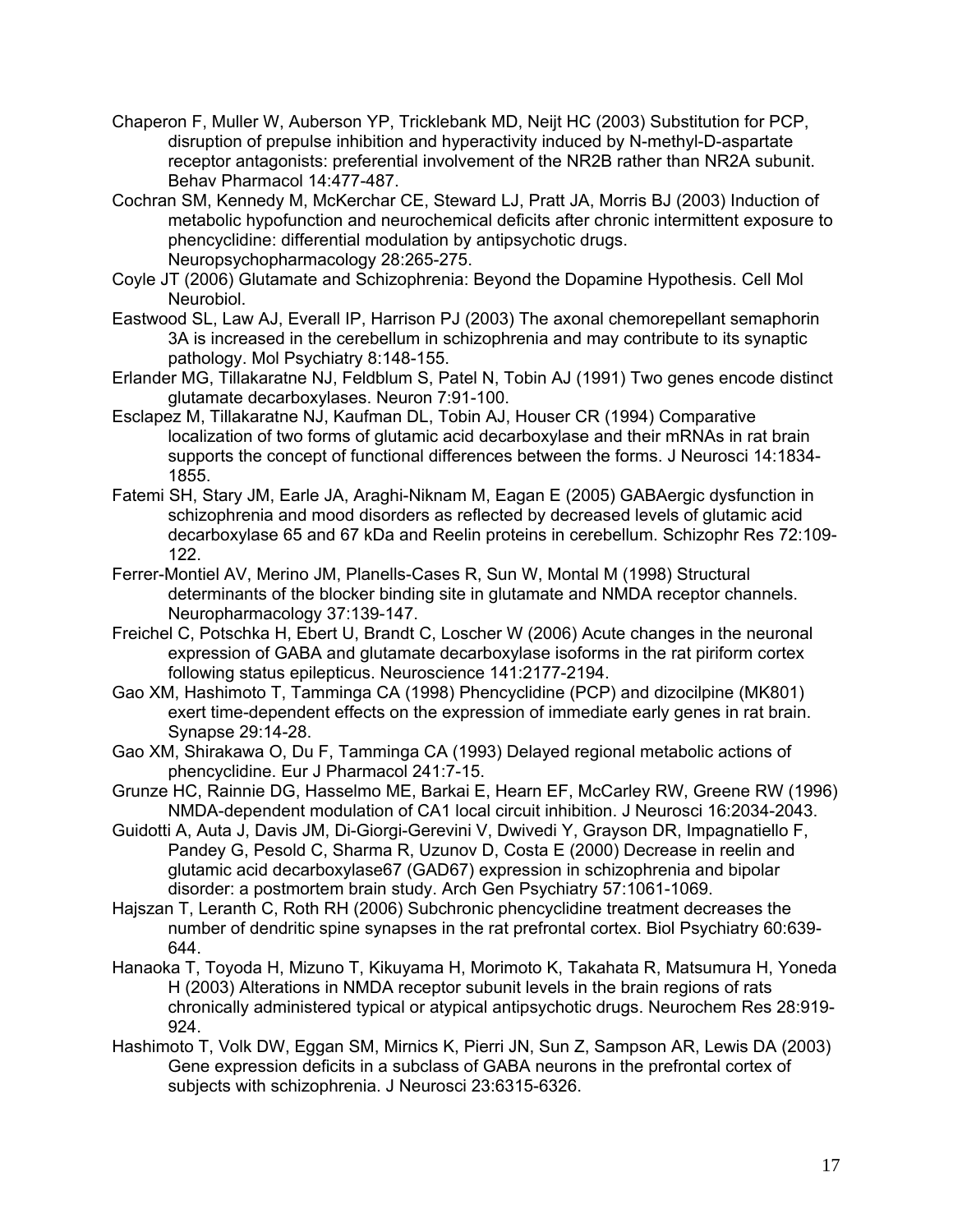- Heckers S, Stone D, Walsh J, Shick J, Koul P, Benes FM (2002) Differential hippocampal expression of glutamic acid decarboxylase 65 and 67 messenger RNA in bipolar disorder and schizophrenia. Arch Gen Psychiatry 59:521-529.
- Hirano T, Watanabe D, Kawaguchi SY, Pastan I, Nakanishi S (2002) Roles of inhibitory interneurons in the cerebellar cortex. Ann N Y Acad Sci 978:405-412.
- Ho BC, Mola C, Andreasen NC (2004) Cerebellar dysfunction in neuroleptic naive schizophrenia patients: clinical, cognitive, and neuroanatomic correlates of cerebellar neurologic signs. Biol Psychiatry 55:1146-1153.
- Jackson ME, Homayoun H, Moghaddam B (2004) NMDA receptor hypofunction produces concomitant firing rate potentiation and burst activity reduction in the prefrontal cortex. Proc Natl Acad Sci U S A 101:8467-8472.
- Jentsch JD, Roth RH (1999) The neuropsychopharmacology of phencyclidine: from NMDA receptor hypofunction to the dopamine hypothesis of schizophrenia. Neuropsychopharmacology 20:201-225.
- Jentsch JD, Tran A, Le D, Youngren KD, Roth RH (1997a) Subchronic phencyclidine administration reduces mesoprefrontal dopamine utilization and impairs prefrontal cortical-dependent cognition in the rat. Neuropsychopharmacology 17:92-99.
- Jentsch JD, Redmond DE, Jr., Elsworth JD, Taylor JR, Youngren KD, Roth RH (1997b) Enduring cognitive deficits and cortical dopamine dysfunction in monkeys after long-term administration of phencyclidine. Science 277:953-955.
- Jiang X, Zhu D, Okagaki P, Lipsky R, Wu X, Banaudha K, Mearow K, Strauss KI, Marini AM (2003) N-methyl-D-aspartate and TrkB receptor activation in cerebellar granule cells: an in vitro model of preconditioning to stimulate intrinsic survival pathways in neurons. Ann N Y Acad Sci 993:134-145; discussion 159-160.
- Kapur S, Remington G (2001) Atypical antipsychotics: new directions and new challenges in the treatment of schizophrenia. Annu Rev Med 52:503-517.
- Kelly RM, Strick PL (2003) Cerebellar loops with motor cortex and prefrontal cortex of a nonhuman primate. J Neurosci 23:8432-8444.
- Kim JJ, Mohamed S, Andreasen NC, O'Leary DS, Watkins GL, Boles Ponto LL, Hichwa RD (2000) Regional neural dysfunctions in chronic schizophrenia studied with positron emission tomography. Am J Psychiatry 157:542-548.
- Laprade N, Soghomonian JJ (1995) Differential regulation of mRNA levels encoding for the two isoforms of glutamate decarboxylase (GAD65 and GAD67) by dopamine receptors in the rat striatum. Brain Res Mol Brain Res 34:65-74.
- Lewis DA, Lieberman JA (2000) Catching up on schizophrenia: natural history and neurobiology. Neuron 28:325-334.
- Lewis DA, Gonzalez-Burgos G (2000) Intrinsic excitatory connections in the prefrontal cortex and the pathophysiology of schizophrenia. Brain Res Bull 52:309-317.
- Lewis DA, Volk DW, Hashimoto T (2004) Selective alterations in prefrontal cortical GABA neurotransmission in schizophrenia: a novel target for the treatment of working memory dysfunction. Psychopharmacology (Berl) 174:143-150.
- Lewis DA, Hashimoto T, Volk DW (2005) Cortical inhibitory neurons and schizophrenia. Nat Rev Neurosci 6:312-324.
- Lindahl JS, Keifer J (2004) Glutamate receptor subunits are altered in forebrain and cerebellum in rats chronically exposed to the NMDA receptor antagonist phencyclidine. Neuropsychopharmacology 29:2065-2073.
- Lipska BK, Lerman DN, Khaing ZZ, Weickert CS, Weinberger DR (2003) Gene expression in dopamine and GABA systems in an animal model of schizophrenia: effects of antipsychotic drugs. Eur J Neurosci 18:391-402.
- Livak KJ, Schmittgen TD (2001) Analysis of relative gene expression data using real-time quantitative PCR and the 2(-Delta Delta C(T)) Method. Methods 25:402-408.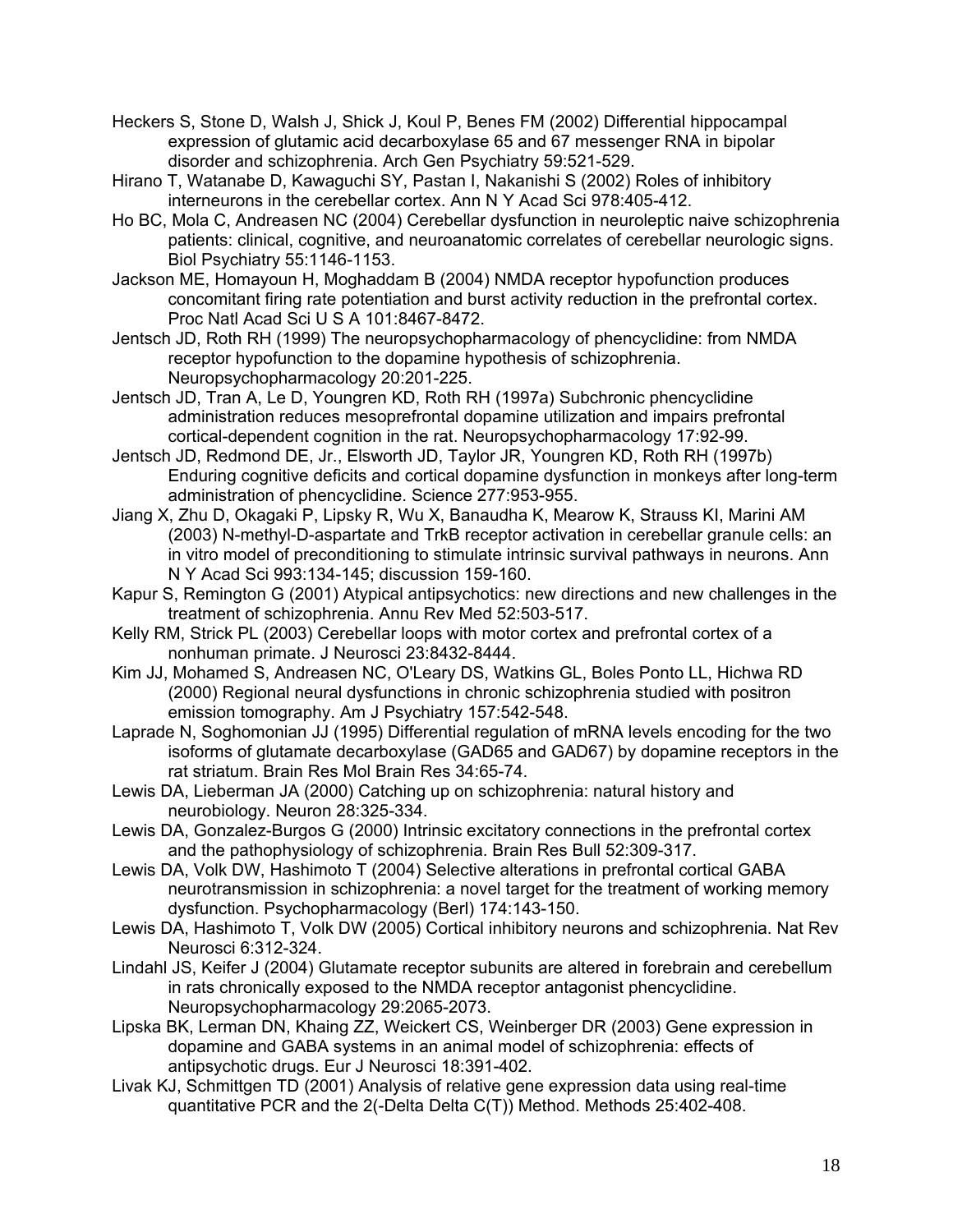Malaspina D, Harkavy-Friedman J, Corcoran C, Mujica-Parodi L, Printz D, Gorman JM, Van Heertum R (2004) Resting neural activity distinguishes subgroups of schizophrenia patients. Biol Psychiatry 56:931-937.

Mansbach RS, Geyer MA (1989) Effects of phencyclidine and phencyclidine biologs on sensorimotor gating in the rat. Neuropsychopharmacology 2:299-308.

Martucci L, Wong AH, De Luca V, Likhodi O, Wong GW, King N, Kennedy JL (2006) N-methyl-D-aspartate receptor NR2B subunit gene GRIN2B in schizophrenia and bipolar disorder: Polymorphisms and mRNA levels. Schizophr Res 84:214-221.

Middleton FA, Strick PL (2001) Cerebellar projections to the prefrontal cortex of the primate. J Neurosci 21:700-712.

Midtgaard J, Lasser-Ross N, Ross WN (1993) Spatial distribution of Ca2+ influx in turtle Purkinje cell dendrites in vitro: role of a transient outward current. J Neurophysiol 70:2455-2469.

Misra C, Brickley SG, Farrant M, Cull-Candy SG (2000) Identification of subunits contributing to synaptic and extrasynaptic NMDA receptors in Golgi cells of the rat cerebellum. J Physiol 524 Pt 1:147-162.

Mohn AR, Gainetdinov RR, Caron MG, Koller BH (1999) Mice with reduced NMDA receptor expression display behaviors related to schizophrenia. Cell 98:427-436.

Monyer H, Burnashev N, Laurie DJ, Sakmann B, Seeburg PH (1994) Developmental and regional expression in the rat brain and functional properties of four NMDA receptors. Neuron 12:529-540.

Morris BJ, Cochran SM, Pratt JA (2005) PCP: from pharmacology to modelling schizophrenia. Curr Opin Pharmacol 5:101-106.

Ninan I, Jardemark KE, Wang RY (2003) Olanzapine and clozapine but not haloperidol reverse subchronic phencyclidine-induced functional hyperactivity of N-methyl-D-aspartate receptors in pyramidal cells of the rat medial prefrontal cortex. Neuropharmacology 44:462-472.

Paz RD, Andreasen NC, Daoud SZ, Conley R, Roberts R, Bustillo J, Perrone-Bizzozero NI (2006) Increased expression of activity-dependent genes in cerebellar glutamatergic neurons of patients with schizophrenia. Am J Psychiatry 163:1829-1831.

Pilowsky LS, Bressan RA, Stone JM, Erlandsson K, Mulligan RS, Krystal JH, Ell PJ (2006) First in vivo evidence of an NMDA receptor deficit in medication-free schizophrenic patients. Mol Psychiatry 11:118-119.

Potkin SG, Alva G, Fleming K, Anand R, Keator D, Carreon D, Doo M, Jin Y, Wu JC, Fallon JH (2002) A PET study of the pathophysiology of negative symptoms in schizophrenia. Positron emission tomography. Am J Psychiatry 159:227-237.

Ramnani N (2006) The primate cortico-cerebellar system: anatomy and function. Nat Rev Neurosci 7:511-522.

Reynolds LM, Cochran SM, Morris BJ, Pratt JA, Reynolds GP (2005) Chronic phencyclidine administration induces schizophrenia-like changes in N-acetylaspartate and Nacetylaspartylglutamate in rat brain. Schizophr Res 73:147-152.

Rujescu D, Bender A, Keck M, Hartmann AM, Ohl F, Raeder H, Giegling I, Genius J, McCarley RW, Moller HJ, Grunze H (2006) A pharmacological model for psychosis based on Nmethyl-D-aspartate receptor hypofunction: molecular, cellular, functional and behavioral abnormalities. Biol Psychiatry 59:721-729.

Sams-Dodd F (1997) Effect of novel antipsychotic drugs on phencyclidine-induced stereotyped behaviour and social isolation in the rat social interaction test. Behav Pharmacol 8:196- 215.

Scherzer CR, Landwehrmeyer GB, Kerner JA, Standaert DG, Hollingsworth ZR, Daggett LP, Velicelebi G, Penney JB, Jr., Young AB (1997) Cellular distribution of NMDA glutamate receptor subunit mRNAs in the human cerebellum. Neurobiol Dis 4:35-46.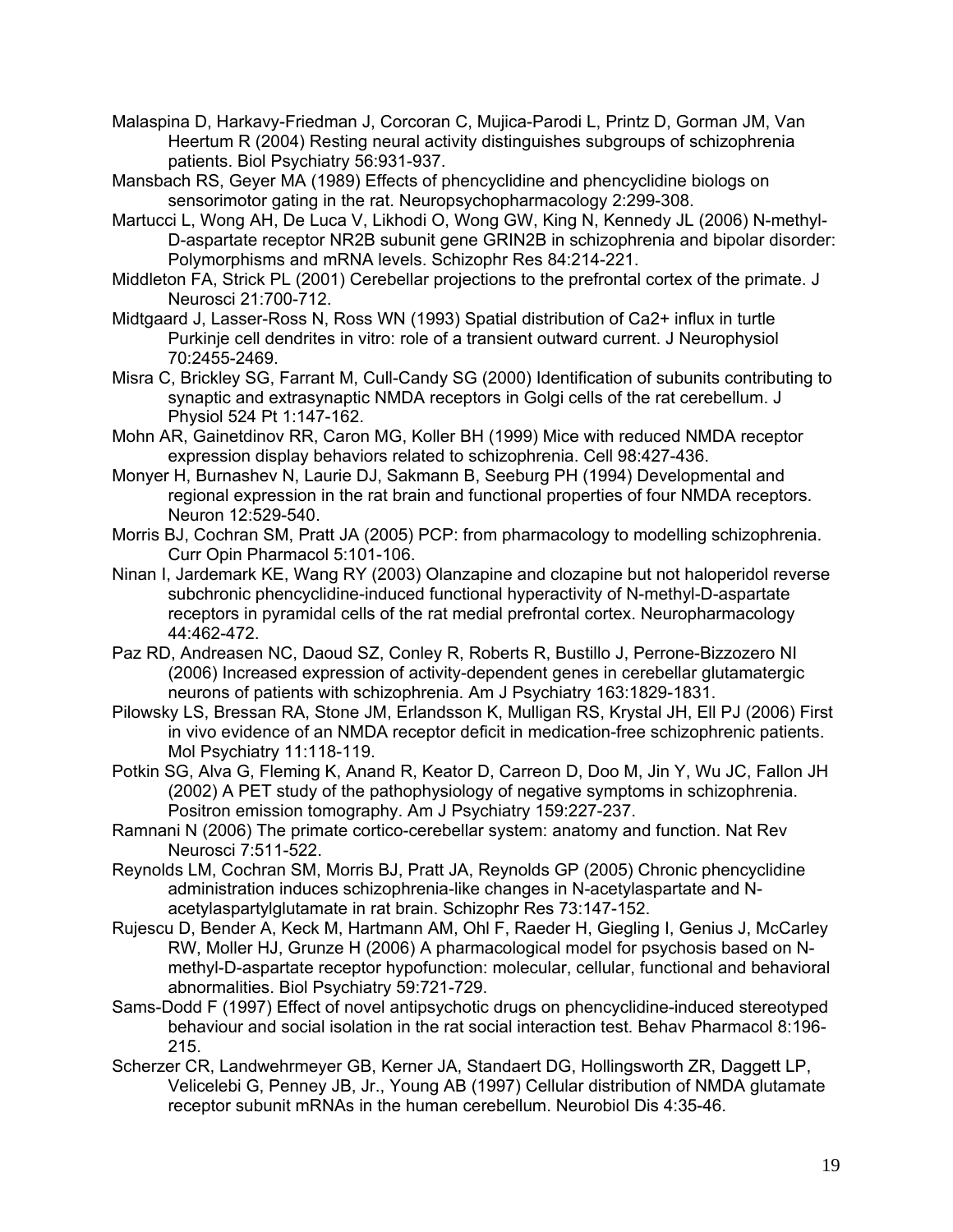Schmahmann JD, Sherman JC (1998) The cerebellar cognitive affective syndrome. Brain 121 (Pt 4):561-579.

Schmittgen TD, Zakrajsek BA, Mills AG, Gorn V, Singer MJ, Reed MW (2000) Quantitative reverse transcription-polymerase chain reaction to study mRNA decay: comparison of endpoint and real-time methods. Anal Biochem 285:194-204.

Schweighofer N, Doya K (2003) Meta-learning in reinforcement learning. Neural Netw 16:5-9.

Sears LL, Andreasen NC, O'Leary DS (2000) Cerebellar functional abnormalities in schizophrenia are suggested by classical eyeblink conditioning. Biol Psychiatry 48:204- 209.

- Simat M, Parpan F, Fritschy JM (2007) Heterogeneity of glycinergic and gabaergic interneurons in the granule cell layer of mouse cerebellum. J Comp Neurol 500:71-83.
- Sloviter RS, Dichter MA, Rachinsky TL, Dean E, Goodman JH, Sollas AL, Martin DL (1996) Basal expression and induction of glutamate decarboxylase and GABA in excitatory granule cells of the rat and monkey hippocampal dentate gyrus. J Comp Neurol 373:593-618.
- Spencer KM, Nestor PG, Perlmutter R, Niznikiewicz MA, Klump MC, Frumin M, Shenton ME, McCarley RW (2004) Neural synchrony indexes disordered perception and cognition in schizophrenia. Proc Natl Acad Sci U S A 101:17288-17293.
- Takayama C, Inoue Y (2005) Developmental expression of GABA transporter-1 and 3 during formation of the GABAergic synapses in the mouse cerebellar cortex. Brain Res Dev Brain Res 158:41-49.

Thompson CL, Drewery DL, Atkins HD, Stephenson FA, Chazot PL (2000) Immunohistochemical localization of N-methyl-D-aspartate receptor NR1, NR2A, NR2B and NR2C/D subunits in the adult mammalian cerebellum. Neurosci Lett 283:85-88.

- Torrey EF, Barci BM, Webster MJ, Bartko JJ, Meador-Woodruff JH, Knable MB (2005) Neurochemical markers for schizophrenia, bipolar disorder, and major depression in postmortem brains. Biol Psychiatry 57:252-260.
- Traub RD, Whittington MA, Stanford IM, Jefferys JG (1996) A mechanism for generation of long-range synchronous fast oscillations in the cortex. Nature 383:621-624.
- Uhl GR, Grow RW (2004) The burden of complex genetics in brain disorders. Arch Gen Psychiatry 61:223-229.
- Volk D, Austin M, Pierri J, Sampson A, Lewis D (2001) GABA transporter-1 mRNA in the prefrontal cortex in schizophrenia: decreased expression in a subset of neurons. Am J Psychiatry 158:256-265.
- Volk DW, Austin MC, Pierri JN, Sampson AR, Lewis DA (2000) Decreased glutamic acid decarboxylase67 messenger RNA expression in a subset of prefrontal cortical gammaaminobutyric acid neurons in subjects with schizophrenia. Arch Gen Psychiatry 57:237- 245.
- Volk DW, Pierri JN, Fritschy JM, Auh S, Sampson AR, Lewis DA (2002) Reciprocal alterations in pre- and postsynaptic inhibitory markers at chandelier cell inputs to pyramidal neurons in schizophrenia. Cereb Cortex 12:1063-1070.
- Vos BP, Maex R, Volny-Luraghi A, De Schutter E (1999) Parallel fibers synchronize spontaneous activity in cerebellar Golgi cells. J Neurosci 19:RC6.
- Watanabe D, Inokawa H, Hashimoto K, Suzuki N, Kano M, Shigemoto R, Hirano T, Toyama K, Kaneko S, Yokoi M, Moriyoshi K, Suzuki M, Kobayashi K, Nagatsu T, Kreitman RJ, Pastan I, Nakanishi S (1998) Ablation of cerebellar Golgi cells disrupts synaptic integration involving GABA inhibition and NMDA receptor activation in motor coordination. Cell 95:17-27.
- Wolkin A, Sanfilipo M, Wolf AP, Angrist B, Brodie JD, Rotrosen J (1992) Negative symptoms and hypofrontality in chronic schizophrenia. Arch Gen Psychiatry 49:959-965.